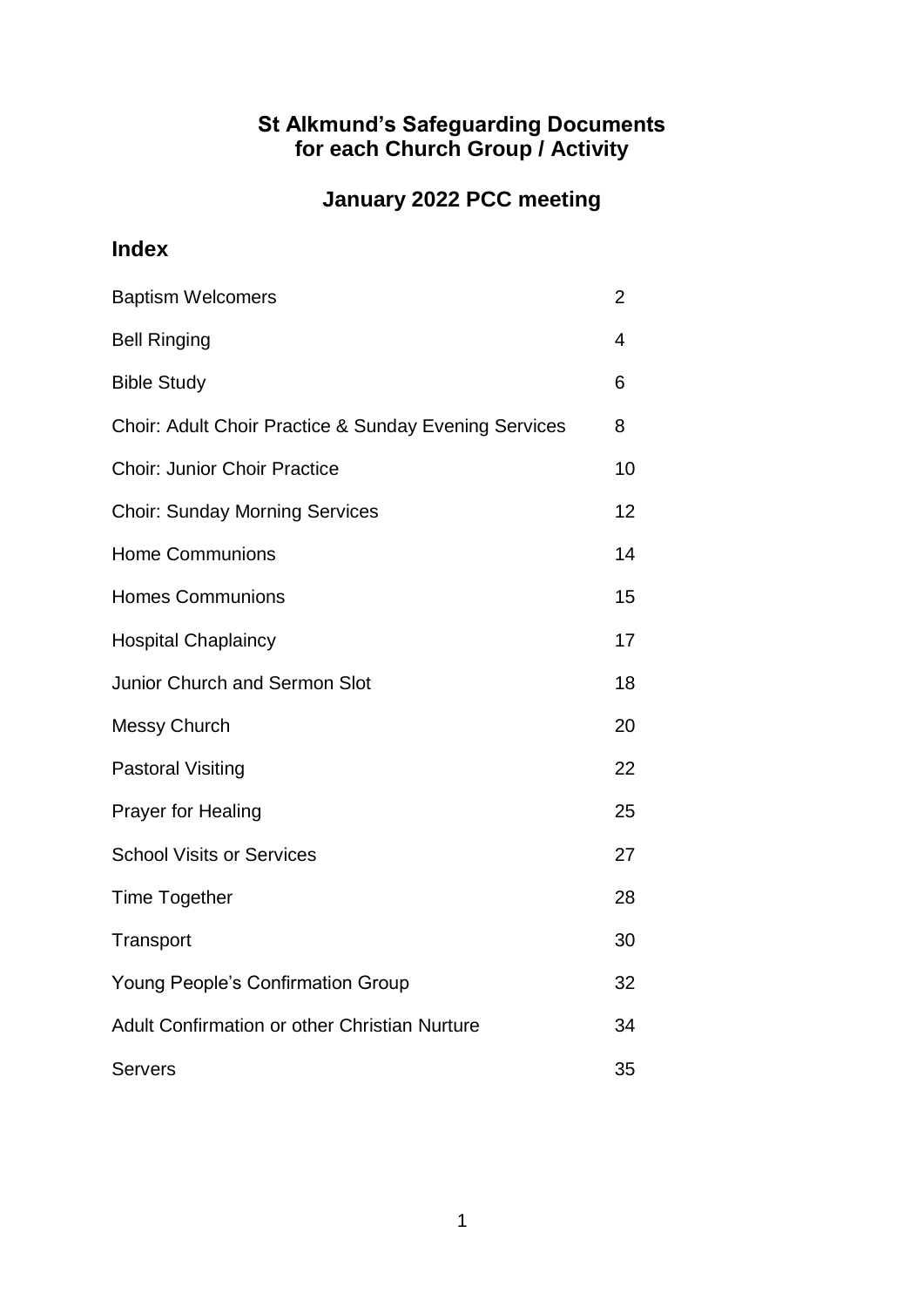#### **St Alkmund's, Whitchurch Safeguarding Document for Prayer for Baptism Welcomers / Visitors as at January 2022**

This document should be read in conjunction with the PCC's Safeguarding Policy & Procedures and the PCC's Safeguarding Principles.

# **When and where:**

• The activity usually takes place in the homes of those who have requested a baptism for one of their children &/or themselves

# **Who is it for:**

• Those who have booked a baptism

# **What is its purpose?**

- To be a 'friendly face' on behalf of the church
- To be a link to the church
- To talk about the Baptism service and its meaning
- To discover the names of those who will act as god-parents

# **Staffing:**

- A team of volunteers overseen by the Rector
	- o Wendy Darter

# **Role of the Team Members**

- To visit families who have booked a baptism: talking to the parents and sometimes the children too
- Taking details of god parents
- To be at the relevant baptism service to act as welcomers and sidespeople
- To undertake safeguarding training as required

# **DBS Clearance**

- Team Members will be subject to DBS clearance according to Diocesan guidelines:
	- o Not required

- The well-being of the family being visited is paramount and team members will strive to maintain or restore a safe environment (physical, emotional and spiritual)
- The Baptism visitors / welcomers are highly unlikely to meet with children, young people or vulnerable adults in their home without their responsible adult or carer being present, but this cannot be absolutely guaranteed
- The Baptism visitors / welcomers will aim to ensure that no adult (other than a parent / carer) enters the kitchen / toilet area whilst a ' parentally unaccompanied' under 18yo is using the toilet during the service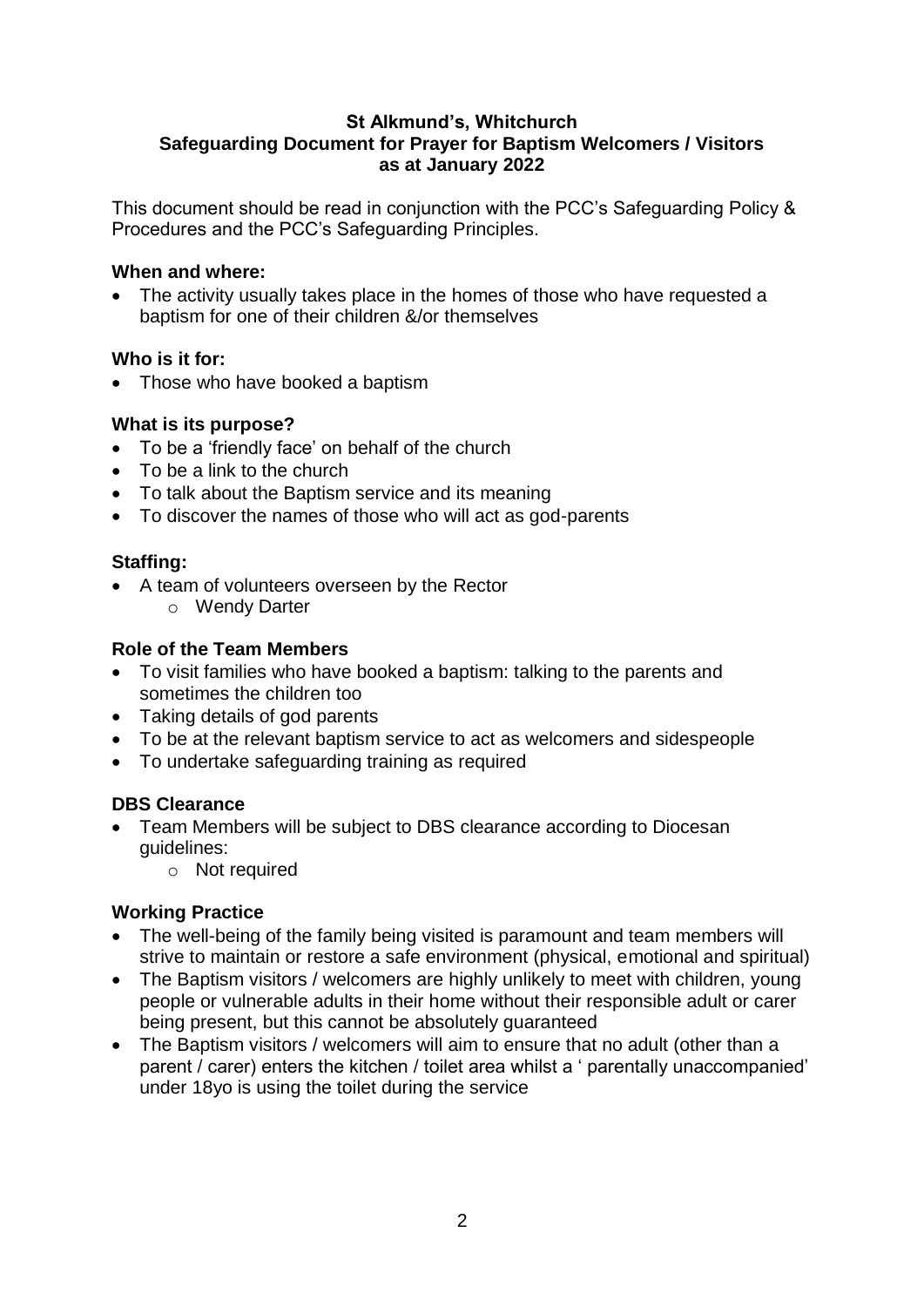Diocesan recommendations:

# **Basic awareness & Foundation On-line Training**

- Accessible to all
- Sufficient for all lay volunteers and leaders, except for those holding the Bishop's Licence

Team members will be required to undertake this training.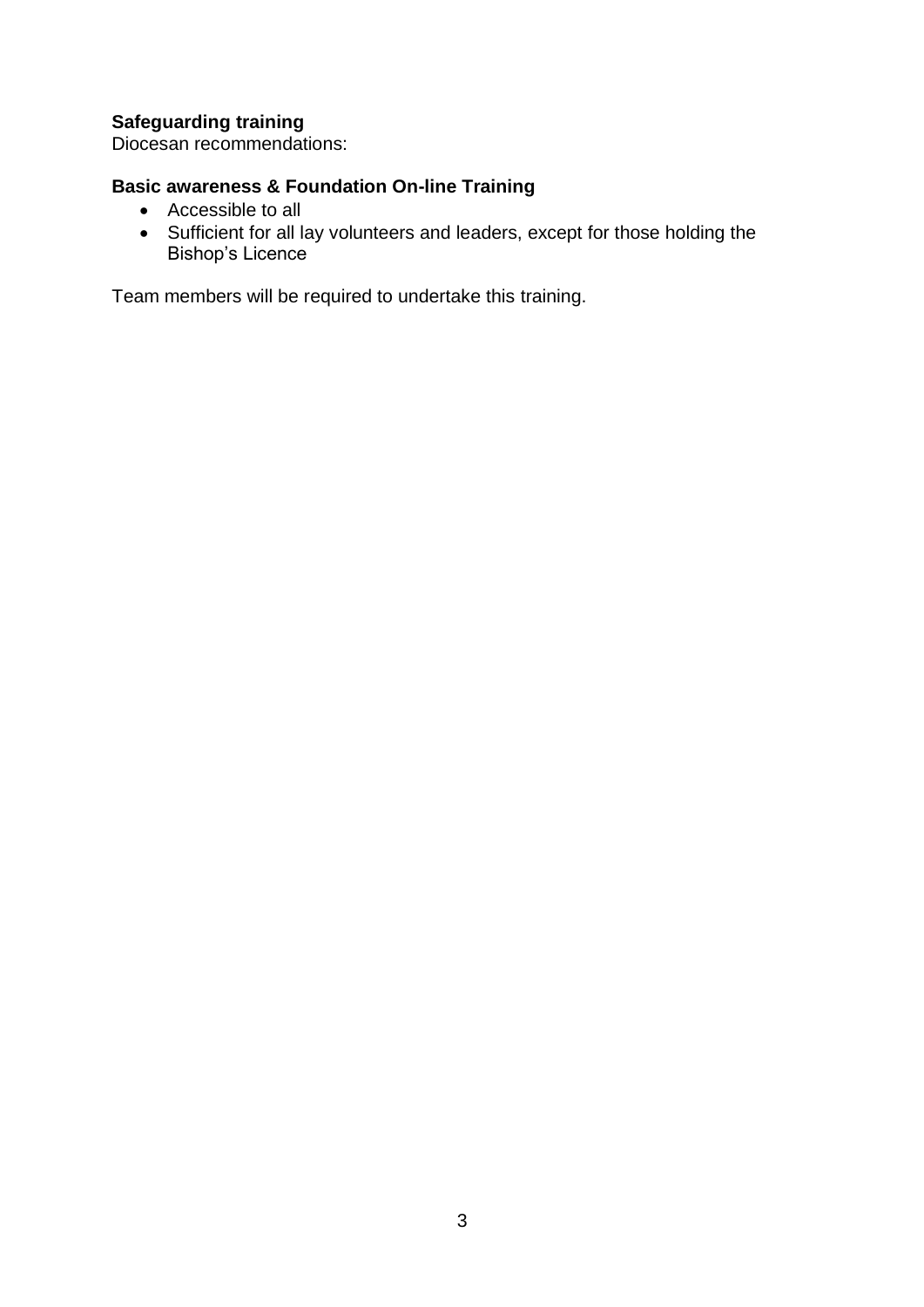### **St Alkmund's, Whitchurch Safeguarding Document for Bell Ringing as at January 2022**

This document should be read in conjunction with the PCC's Safeguarding Policy & Procedures and the PCC's Safeguarding Principles.

# **When and where:**

- The activity takes place on a Thursday evening between 7.00 and 8.30pm, on Sunday mornings between 9.30 and 10.00am and at various other times
- The activity takes place in the Church bell tower

# **Who is it for:**

• Those who ring, or wish to learn to ring, the church bells

#### **What is its purpose?**

• Rehearsal for and ringing before church services and other events

# **Staffing:**

- Tower Captain
- Members of the ringing team

#### **Leader:**

• Malcolm Monie (Tower Captain)

#### **Assistants:**

• Peter Stockbridge

#### **Role of the leader**

- To prepare for each session
- To maintain a safe environment (physical, emotional and spiritual) for all participants
- To undertake safeguarding training as required

# **DBS Clearance**

- Leaders and assistants will be subject to DBS clearance according to Diocesan guidelines:
	- o Tower captain: DBS req; others not

- Any vulnerable adult must be accompanied by a family member, official carer or someone nominated by the person's family and any personal care needed by the vulnerable adult should be administered by this person
- If any children or young people join, measures for their safeguarding will be put into place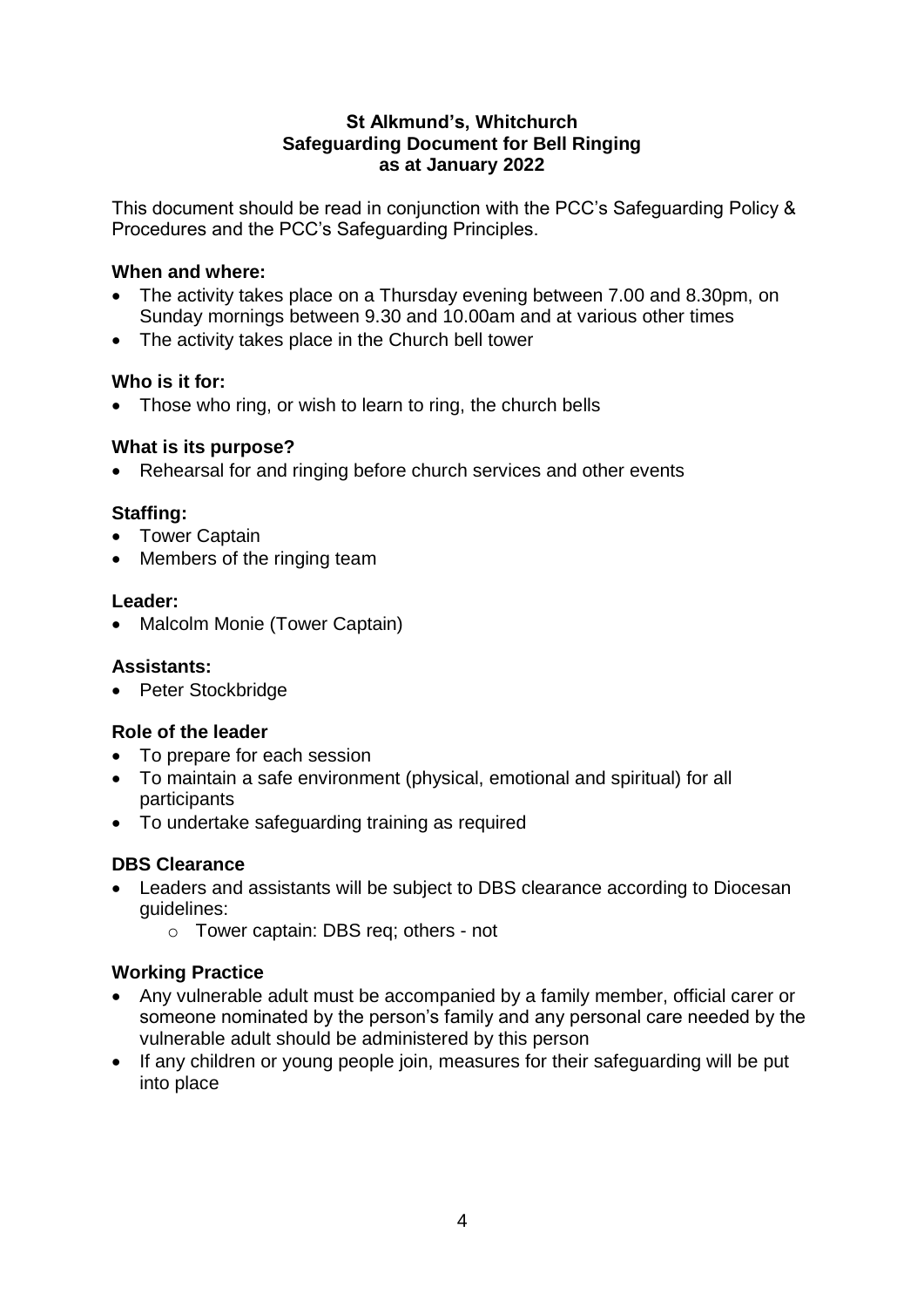Diocesan recommendations:

# **Basic awareness & Foundation On-line Training**

- Accessible to all
- Sufficient for all lay volunteers and leaders, except for those holding the Bishop's Licence

The Tower Captain and Assistant Leader(s) will be required to undertake this training.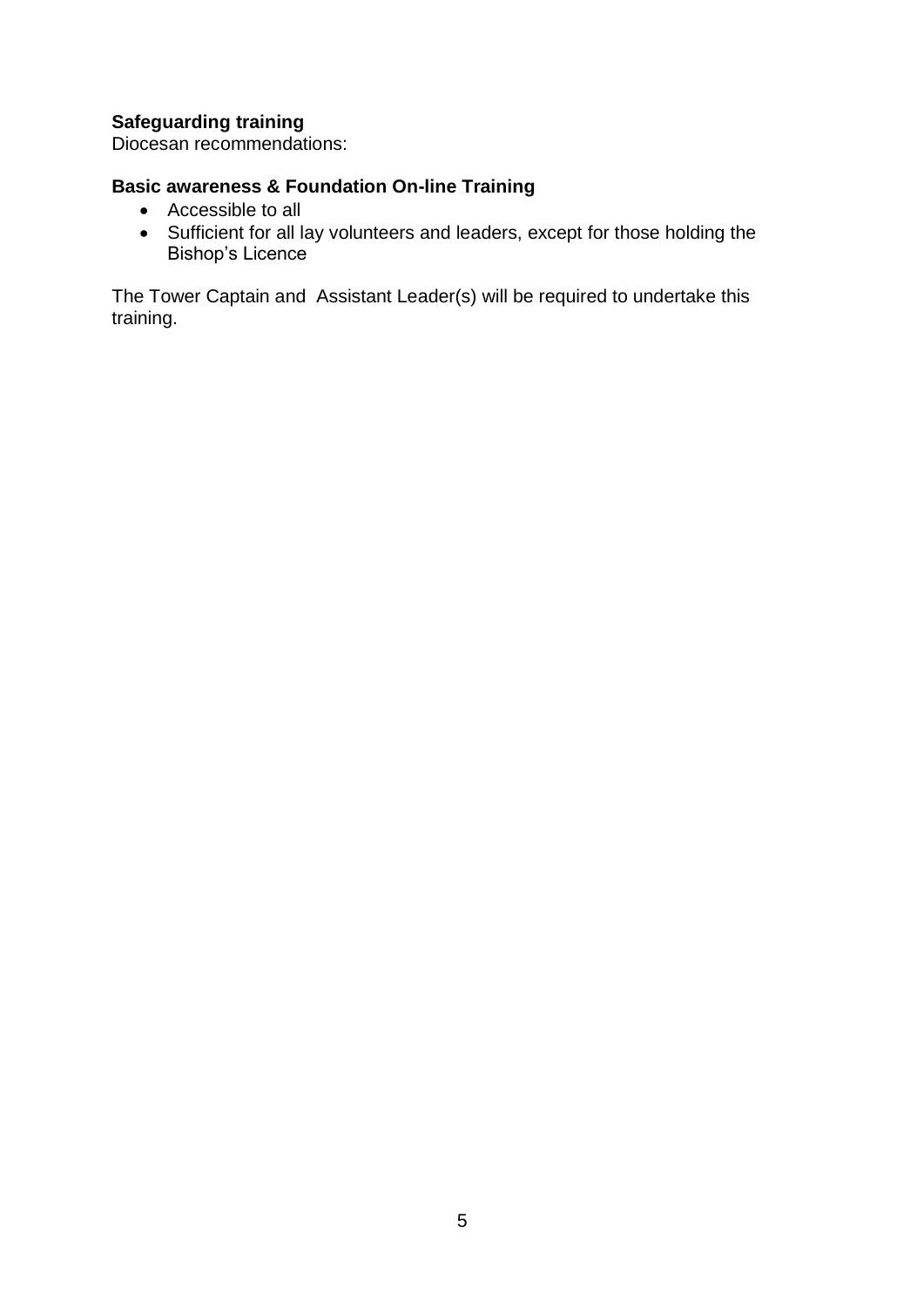### **St Alkmund's, Whitchurch Safeguarding Document for Bible Study Group as at January 2022**

This document should be read in conjunction with the PCC's Safeguarding Policy & Procedures and the PCC's Safeguarding Principles.

# **When and where:**

- The activity takes place on a Wednesday afternoon, twice a month
- The activity takes place in Bargates Hall

# **Who is it for:**

• Those who wish to attend - adults

# **What is its purpose?**

• Christian nurture

# **Staffing:**

- One leader
- Group members might fill in if need be

#### **Leader:**

• Mrs Celia Camplin

# **Key holders for the Hall for this activity:**

- Judy Bellingham
- Jill Wallace

# **Role of the leader**

- To prepare for each session
- To maintain a safe environment (physical, emotional and spiritual) for all participants
- To undertake safeguarding training as required

# **DBS Clearance**

- Leaders and assistants will be subject to DBS clearance according to Diocesan guidelines:
	- o Not required

- Any vulnerable adult must be accompanied by a family member, official carer or someone nominated by the person's family and any personal care needed by the vulnerable adult should be administered by this person
- No vulnerable adults attend at present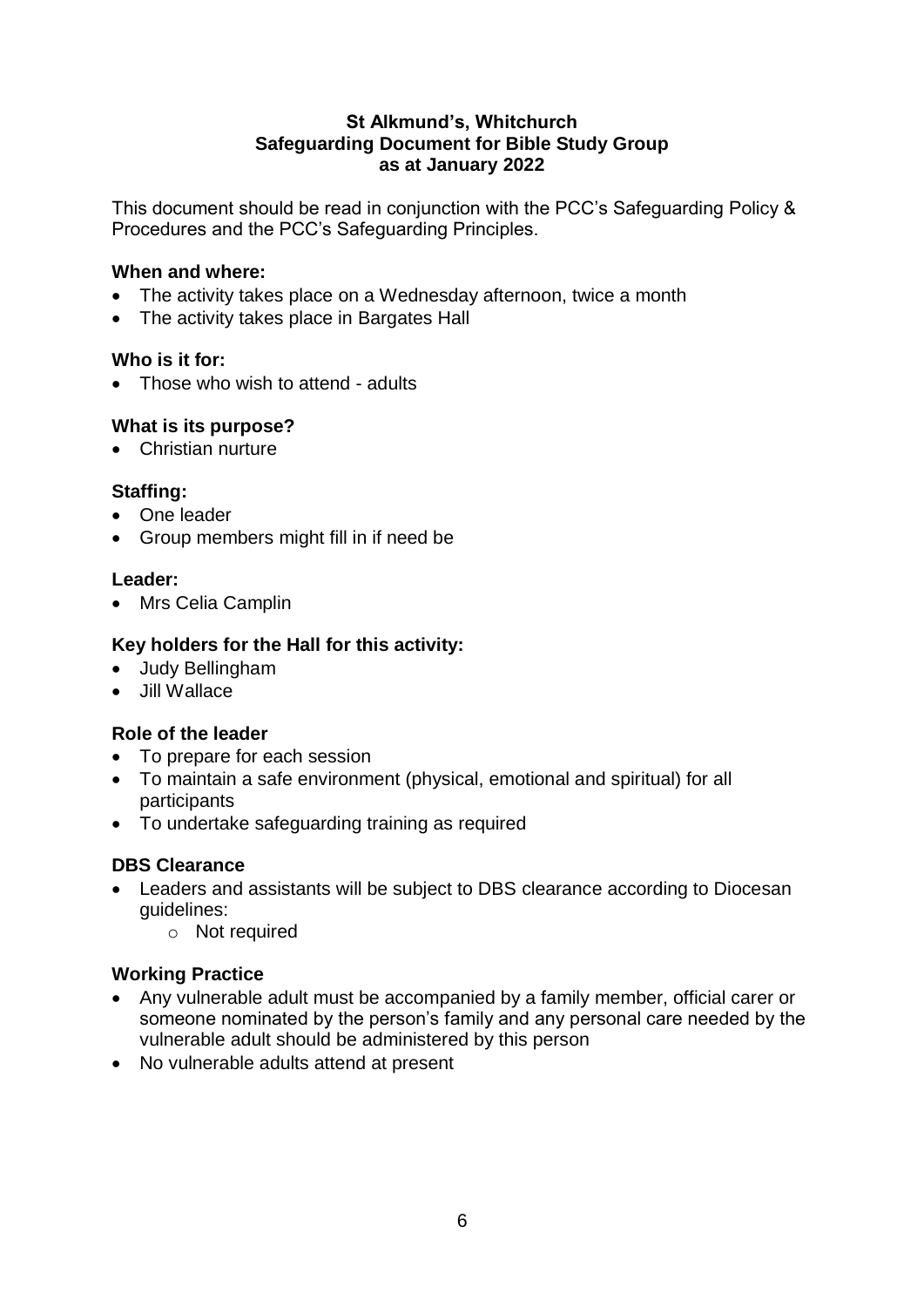Diocesan recommendations:

# **Basic awareness & Foundation On-line Training**

- Accessible to all
- Sufficient for all lay volunteers and leaders, except for those holding the Bishop's Licence

Thus the leader will be required to complete this training.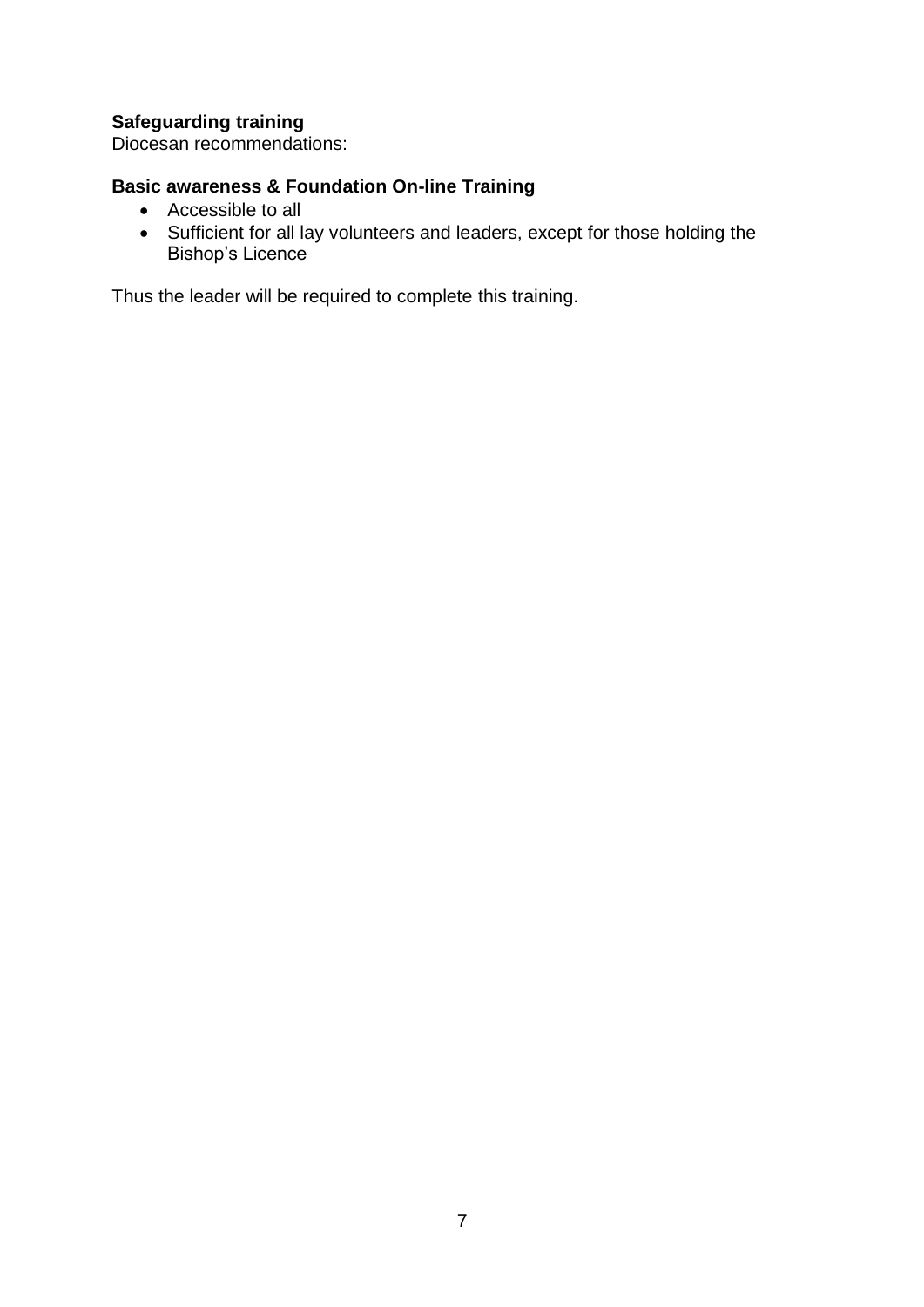### **St Alkmund's, Whitchurch Safeguarding Document for Adult Choir Practice and for Sunday Evening Services as at January 2022**

This document should be read in conjunction with the PCC's Safeguarding Policy & Procedures and the PCC's Safeguarding Principles.

### **When and where:**

- The practice takes place on a Wednesday evening between 7.00 and 8.00pm and on Sundays from 5.50 to 6.15pm
- The choir practices and services take place in Church, the choir may gather in the Vestry before each service

#### **Who is it for:**

- Those who play the organ, conduct and form the choir for St Alkmund's Sunday services
- Currently young people attend a separate practice and sing only at the Morning Service

#### **What is its purpose?**

- Rehearsal of music for the Sunday services
- Singing at the Sunday services and on other occasions

# **Staffing:**

• One organist / choir leader

#### **Leader:**

Mr Richard James (Director of Music)

#### **Assistants:**

#### **Role of the leader**

- To act as a Christian role model
- To prepare for each session
- To maintain a safe environment (physical, emotional and spiritual) for all participants
- To undertake safeguarding training as required

#### **DBS Clearance**

 Leaders and assistants will be subject to DBS clearance according to Diocesan guidelines:

- Any vulnerable adult must be accompanied by a family member, official carer or someone nominated by the person's family and any personal care needed by the vulnerable adult should be administered by this person
- See next document for Morning Services and Choir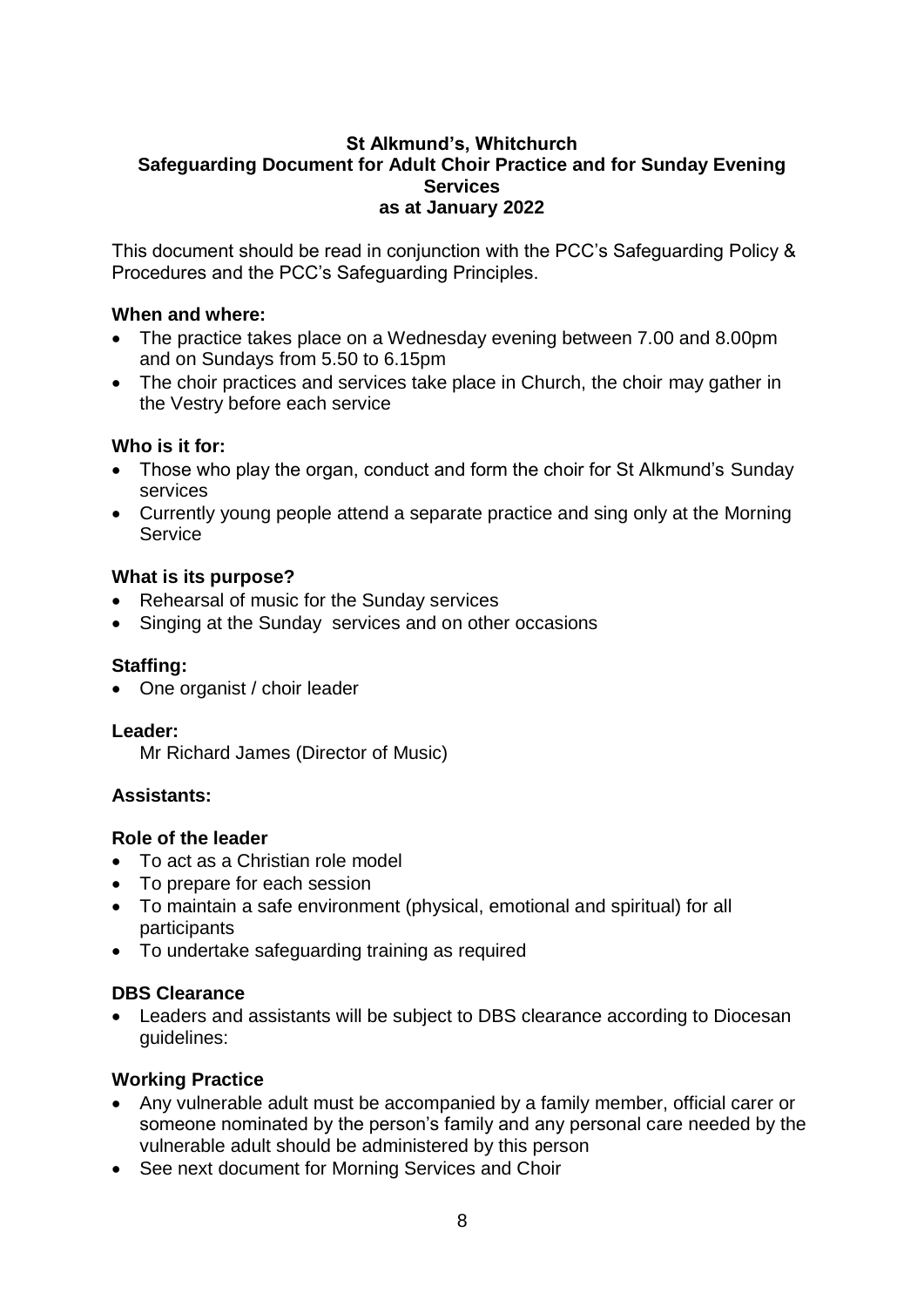Diocesan recommendations:

# **Basic awareness & Foundation On-line Training**

- Accessible to all
- Sufficient for all lay volunteers and leaders, except for those holding the Bishop's Licence

Thus the Director of Music will be required to undertake this training.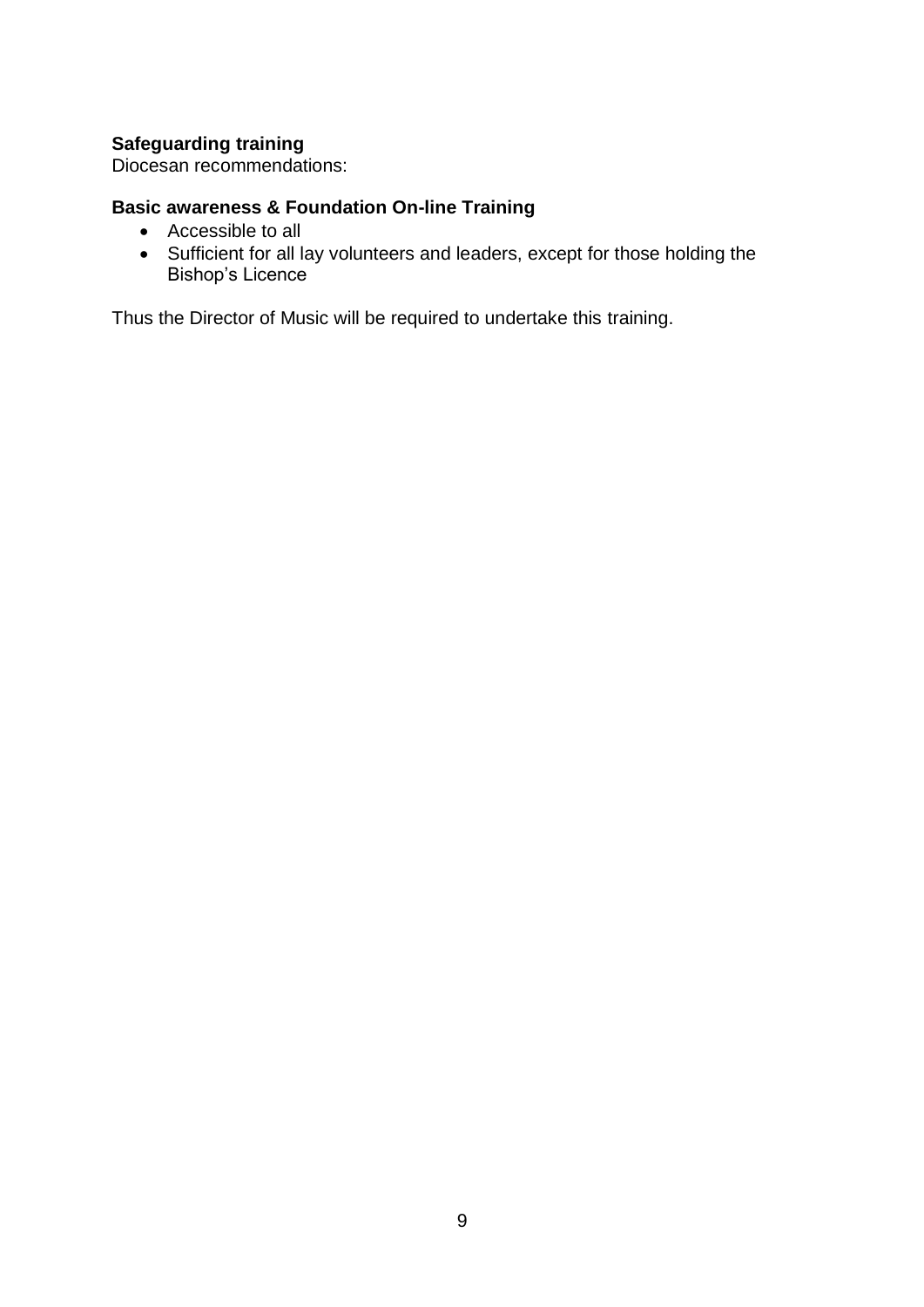# **St Alkmund's, Whitchurch Safeguarding Document for Junior Choir Practices as at January 2022**

This document should be read in conjunction with the PCC's Safeguarding Policy & Procedures and the PCC's Safeguarding Principles.

### **When and where:**

- The activity takes place on a Thursday evening between 6.45 and 7.30pm during school term time and on Sunday mornings throughout the year
- The choir practices and services take place in Church, the choir may gather in the Vestry before each service

# **Who is it for:**

 Whilst this activity is often referred to as Junior Choir Practice, it is attended by children, young people and adults

# **What is its purpose?**

 Rehearsal of music for the main 10.00am Sunday morning service and other services

# **Staffing:**

- One organist / choir leader
- At least one other adult on each occasion: either a parent or a church member

# **Leader:**

• Mr Richard James (Director of Music)

# **Role of the leader**

- To act as a Christian role model for children, young people and those who assist
- To prepare for each session
- To maintain a safe environment (physical, emotional and spiritual) for all participants
- To undertake safeguarding training as required

# **DBS Clearance**

- Leaders and assistants will be subject to DBS clearance according to Diocesan guidelines:
	- o Leader: DBS required
	- o Church Assistants: DBS required

- The Director of Music (who has DBS clearance) and one other responsible adult are needed on each occasion
- Children must be at least 9 years of age to join the choir, or accompanied by their parent or an adult nominated by their parent
- If a child needs the toilet and wants to be accompanied, s/he should be accompanied to the door of the kitchen area by their parent of by one of the DBS cleared assistants who stays in view of other adults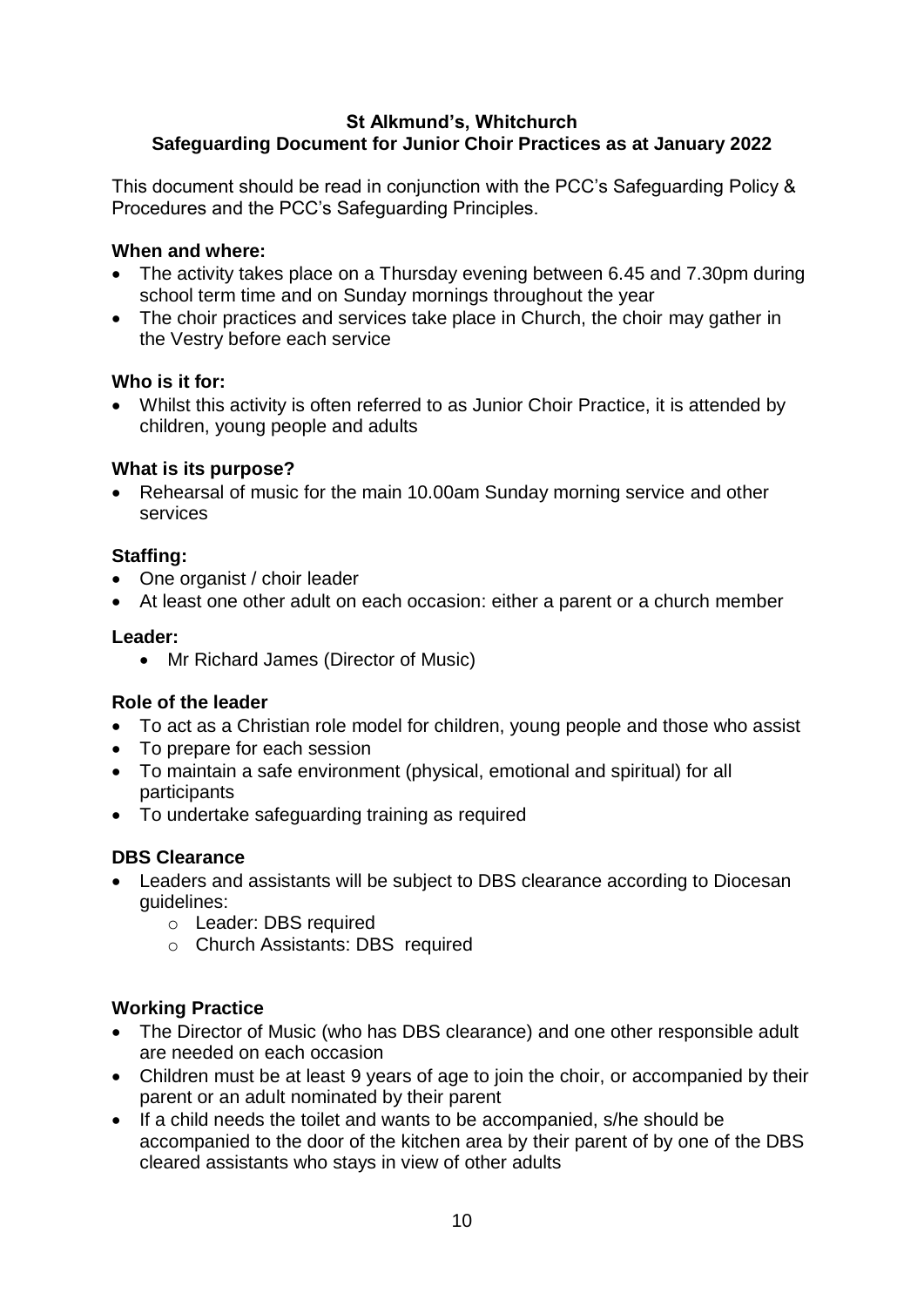• The Leader or Assistant Leaders ensure that no other adult (other than a parent / carer) enters the kitchen / toilet area whilst a ' parentally unaccompanied' under 18yo is using the toilet

# **Safeguarding training**

Diocesan recommendations:

### **Basic awareness & Foundation On-line Training**

- Accessible to all
- Sufficient for all lay volunteers and leaders, except for those holding the Bishop's Licence

Thus the Director of Music will be required to undertake this training.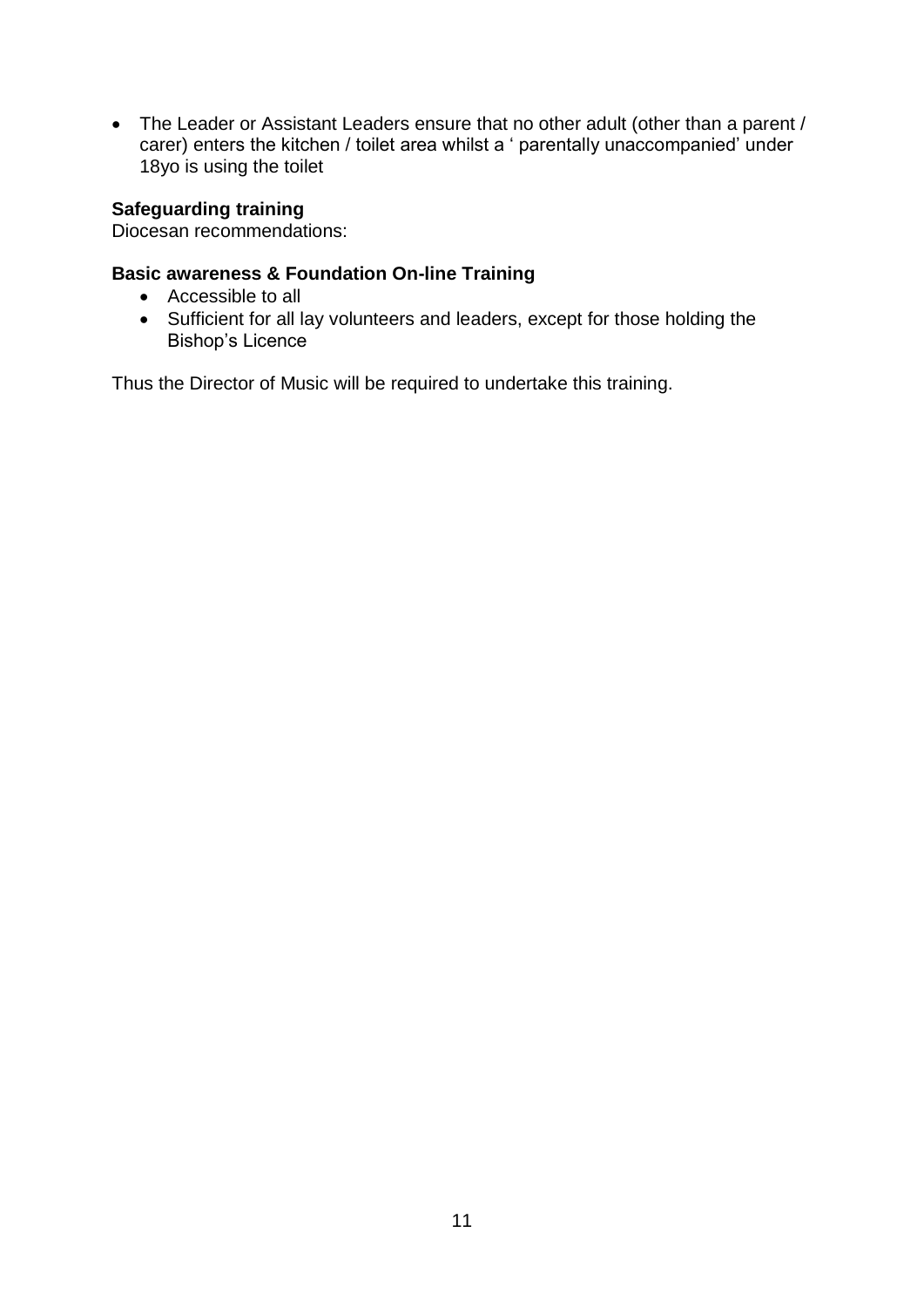# **St Alkmund's, Whitchurch Safeguarding Document for Sunday 10.00am Choir as at January 2022**

This document should be read in conjunction with the PCC's Safeguarding Policy & Procedures and the PCC's Safeguarding Principles.

### **When and where:**

- The activity takes place on Sunday mornings throughout the year 10.00am service
- The services take place in Church, the choir may gather in the Vestry before each service

# **Who is it for:**

• Those in the choir for the above services

# **What is its purpose?**

• Singing at the main 10.00am service – during this, the children / young people are also covered by the safeguarding practices in the document for Junior Church and Sermon Slot

# **Staffing:**

• One organist / choir leader

# **Leader:**

• Mr Richard James (Director of Music)

# **Role of the leader**

- To act as a Christian role model for children, young people and those who assist
- To prepare for each session
- To maintain a safe environment (physical, emotional and spiritual) for all participants
- To undertake safeguarding training as required

# **DBS Clearance**

- Leaders and assistants will be subject to DBS clearance according to Diocesan guidelines:
	- o Leader: DBS required
	- o Assistants: DBS required

- Two adults with DBS clearance are needed on each occasion
- Children must be at least 9 years of age to join the choir, or have a parent or an adult nominated by their parent in the congregation
- If a child needs the toilet and wants to be accompanied, s/he should be accompanied to the door of the kitchen area by one of the DBS cleared church adults (with safeguarding training) who stays in view of other adults
- The above church adult ensures that no other adult (other than a parent / carer) enters the kitchen / toilet area whilst a ' parentally unaccompanied' under 18yo is using the toilet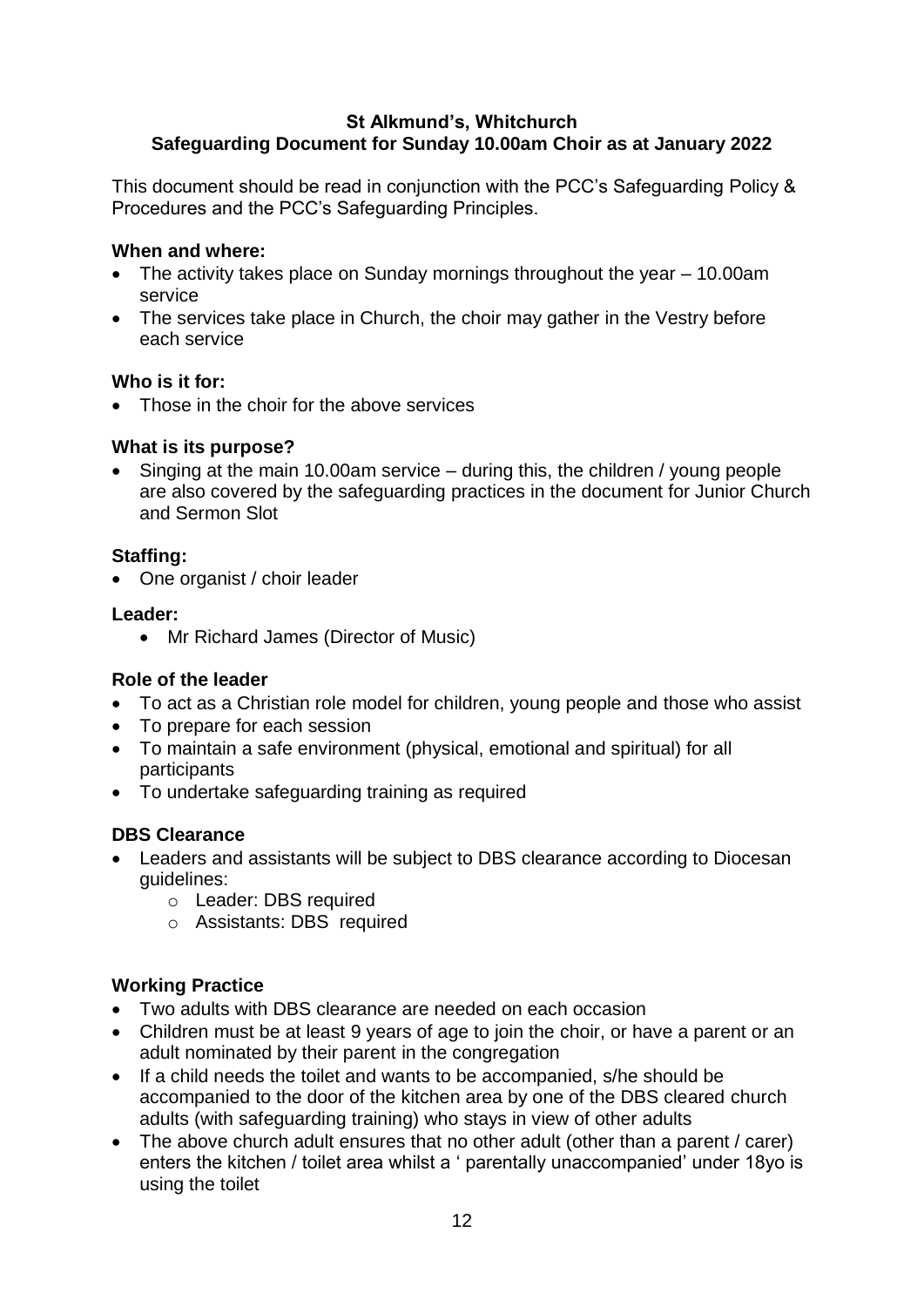Any vulnerable adult must be accompanied by a family member, official carer or someone nominated by the person's family and any personal care needed by the vulnerable adult should be administered by this person

# **Safeguarding training**

Diocesan recommendations:

#### **Basic awareness & Foundation On-line Training**

- Accessible to all
- Sufficient for all lay volunteers and leaders, except for those holding the Bishop's Licence

Thus the Director of Music will be required to undertake this training.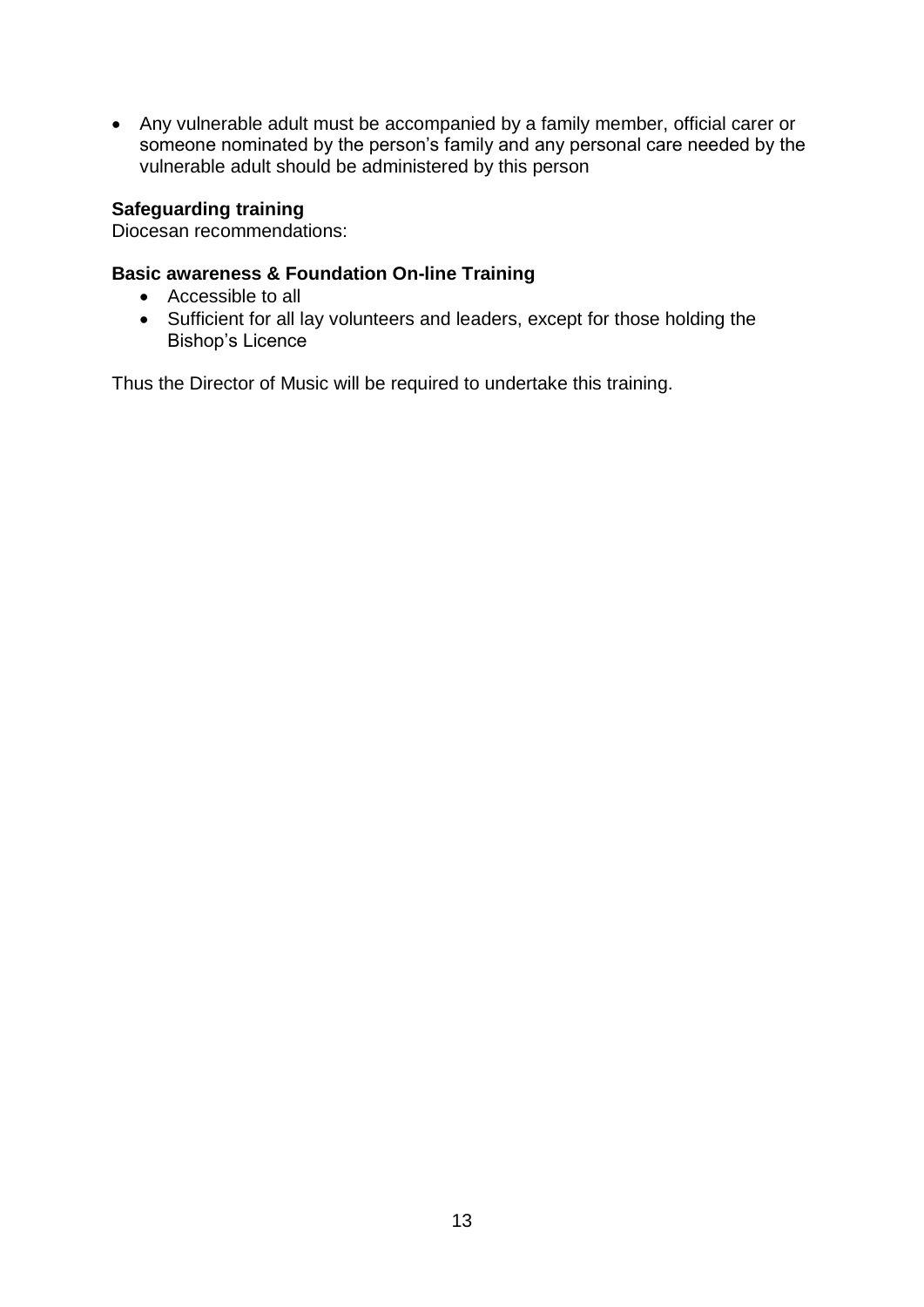# **St Alkmund's, Whitchurch**

# **Safeguarding Document for those who take Communion into the homes of individuals as at January 2022**

This document should be read in conjunction with the PCC's Safeguarding Policy & Procedures and the PCC's Safeguarding Principles.

#### **When and where:**

• The activity takes place in the homes of those who have requested this ministry, or in their room in a nursing or residential home if this is their setting

# **Who is it for:**

• Those who request such a visit and any neighbours or friends whom they invite

# **What is its purpose?**

To offer the love of Christ through his Church in liturgical and sacramental service

# **Staffing:**

- A team of volunteers overseen by the Rector
	- o Celia Churchill
	- o Pauline Green
	- o Hilda Francis-Roberts
	- o Marcia Haywood
	- o Marianne Hughes
	- o Margaret Marshall
	- o Pauline Stokes
	- o Jill Wallace

# **Role of the Team Members**

- To respond to requests to visit parishioners on behalf of St Alkmund's Church, to provide a service of Holy Communion
- To undertake safeguarding training as required

# **DBS Clearance**

- Team Members will be subject to DBS clearance according to Diocesan guidelines:
	- o All require DBS clearance

# **Working Practice**

- The well-being of the person being visited is paramount and team members will strive to maintain or restore a safe environment (physical, emotional and spiritual)
- Any money donated should be put in the Wall box at the back of St Alkmund's or in the Church Safe as soon as possible

# **Safeguarding training**

Diocesan recommendations:

# **Basic awareness & Foundation On-line Training**

- Accessible to all
- Sufficient for all lay volunteers and leaders, except for those holding the Bishop's Licence

Team members will be required to undertake this training.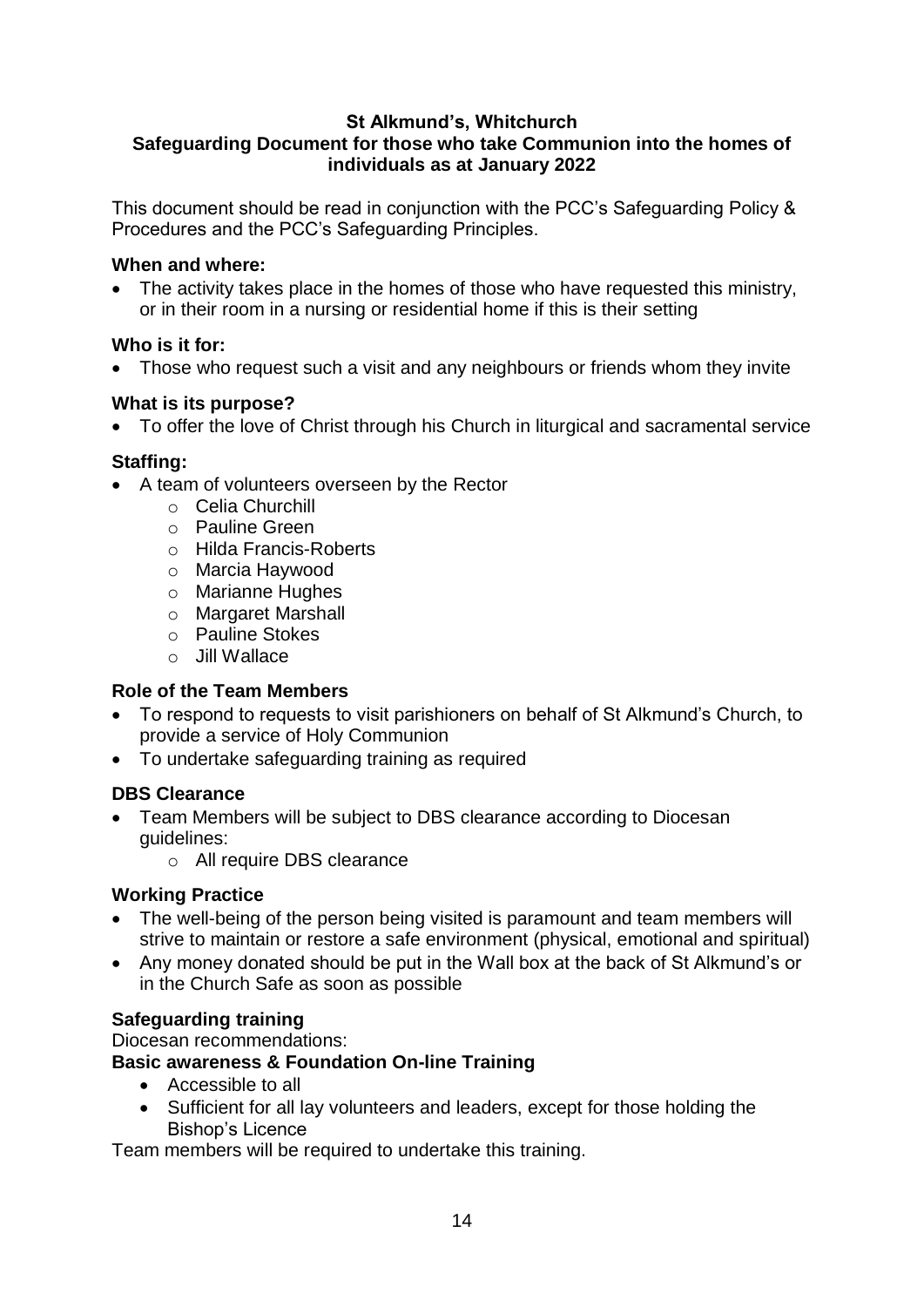#### **St Alkmund's, Whitchurch Safeguarding Document for those who take Communion into Residential or Nursing Homes – as a part of the Homes Communion Teams or who are involved in the monthly Songs of Praise Services at Greenfields as at January 2022**

This document should be read in conjunction with the PCC's Safeguarding Policy & Procedures and the PCC's Safeguarding Principles.

# **When and where:**

 The activity takes place in the Housing Unit / Care Home / Nursing Home where it has been requested

# **Who is it for:**

• Those who request such a visit and any neighbours or friends whom they invite

# **What is its purpose?**

To offer the love of Christ through his Church in liturgical and sacramental service

# **Staffing:**

- A team of volunteers overseen by the Rector or Jane Rylands (Licensed reader)
	- o Judy Bryant
	- o Celia Churchill
	- o Dorothy Cartlidge
	- o Sheila Chase
	- o Sue Collins
	- o Angela Davies
	- o Hilda Francis-Roberts
	- o Angela Goode (not currently involved)
	- o Pauline Green
	- o Marcia Haywood
	- o Marianne Hughes
	- o Janet Ivens
	- o Margaret Marshall
	- o Pauline Stokes
	- o Jill Wallace
	- o Occasionally other congregation members

#### **Role of the Team Members**

- To respond to requests from the staff of the Nursing / Residential Homes to St Alkmund's Church, to provide a services of Holy Communion or Songs of Praise in the Home
- To undertake safeguarding training as required

# **Leaders and assistants**

• The Team is usually led by the Rector or another member of the clergy team or the Reader, but may on occasion by led by a number of the volunteers, usually including Jane Rylands, Pauline Green, Marianne Hughes, Pauline Stokes and Jill Wallace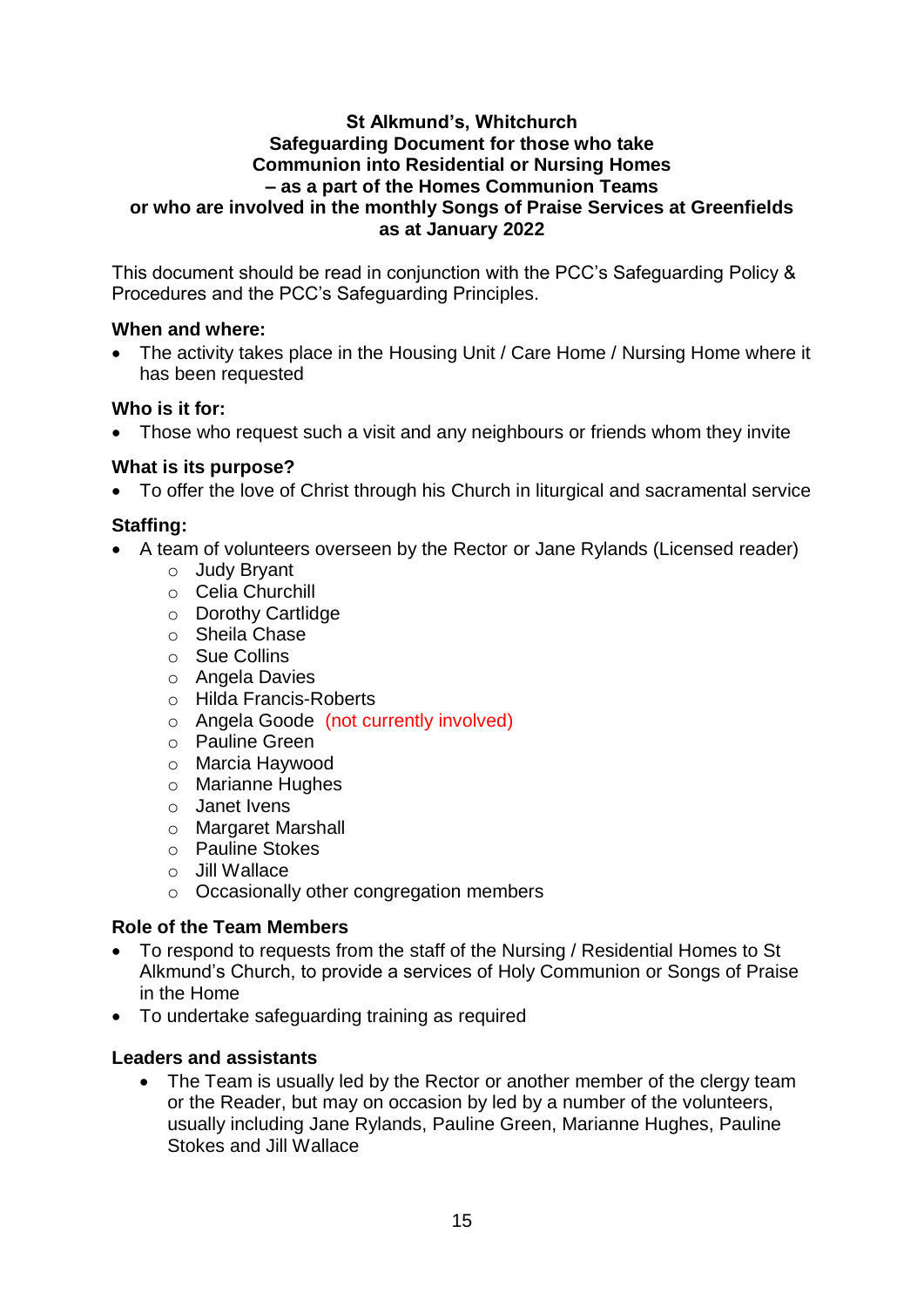### **DBS Clearance**

- Team Members will be subject to DBS clearance according to Diocesan guidelines:
	- <sup>o</sup> All require DBS clearance

### **Working Practice**

- The well-being of the people in the service being visited is paramount and team members will strive to maintain or restore a safe environment (physical, emotional and spiritual)
- Any money donated should be put in the Wall box at the back of St Alkmund's or in the Church Safe as soon as possible

# **Safeguarding training**

Diocesan recommendations:

#### **Basic awareness & Foundation On-line Training**

- Accessible to all
- Sufficient for all lay volunteers and leaders, except for those holding the Bishop's Licence

Team members will be required to undertake this training.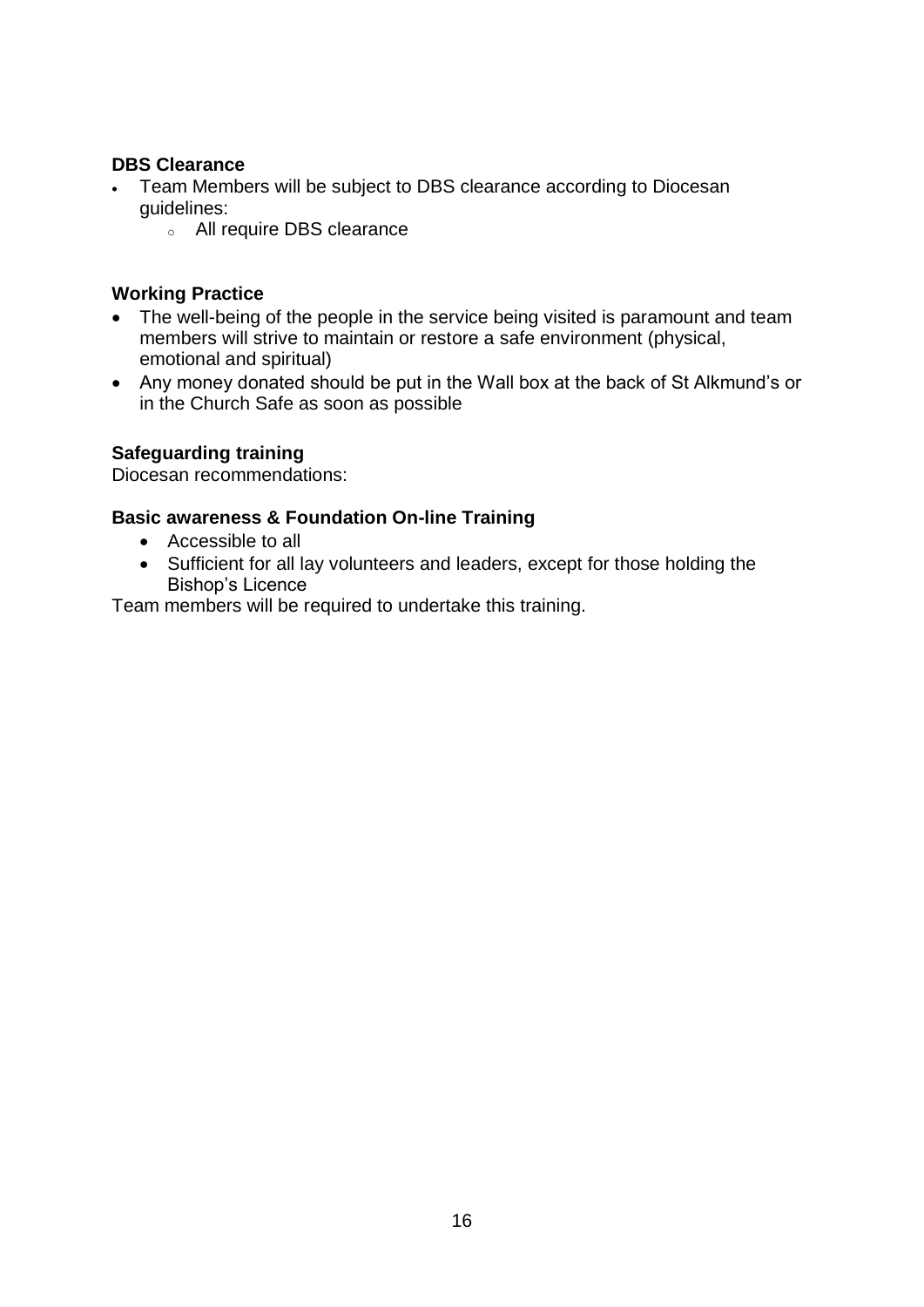# **St Alkmund's, Whitchurch Safeguarding Document for members of the Hospital Chaplaincy Team as at January 2022**

This document should be read in conjunction with the PCC's Safeguarding Policy & Procedures and the PCC's Safeguarding Principles.

# **When and where:**

• The activity takes place in Whitchurch Community Hospital

# **Who is it for:**

- Patients and their families
- Staff of the hospital

# **What is its purpose?**

- To offer the love of Christ through his Church:
	- o A ministry of listening and conversation
	- o Offering prayer
	- o Offering a sacramental ministry (Holy Communion)

# **Staffing:**

- A team of volunteers overseen by the Rector
	- o Sue Armstrong
	- o Doreen Ashurst
	- o Sheila Chase
	- o Pauline Green
	- o Marianne Hughes
	- o Caroline Sewry
	- o Jill Wallace

#### **Role of the Team Members**

- To offer a listening ear, prayer, spiritual support and Holy Communion
- $\bullet$  To 'loiter with intent' as above
- To undertake safeguarding training as required by the NHS Hospital Trust

# **DBS Clearance**

Team Members will be subject to DBS clearance according to NHS guidelines

#### **Working Practice**

- To follow the NHS guidelines on hospital visiting and involvement
- To follow the NHS guidelines on confidentiality
- The well-being of the person being visited is paramount and team members will strive to maintain or restore a safe environment (physical, emotional and spiritual)
- Any money donated should be put in the Wall box at the back of St Alkmund's as soon as possible

# **Safeguarding training**

As required by the NHS trust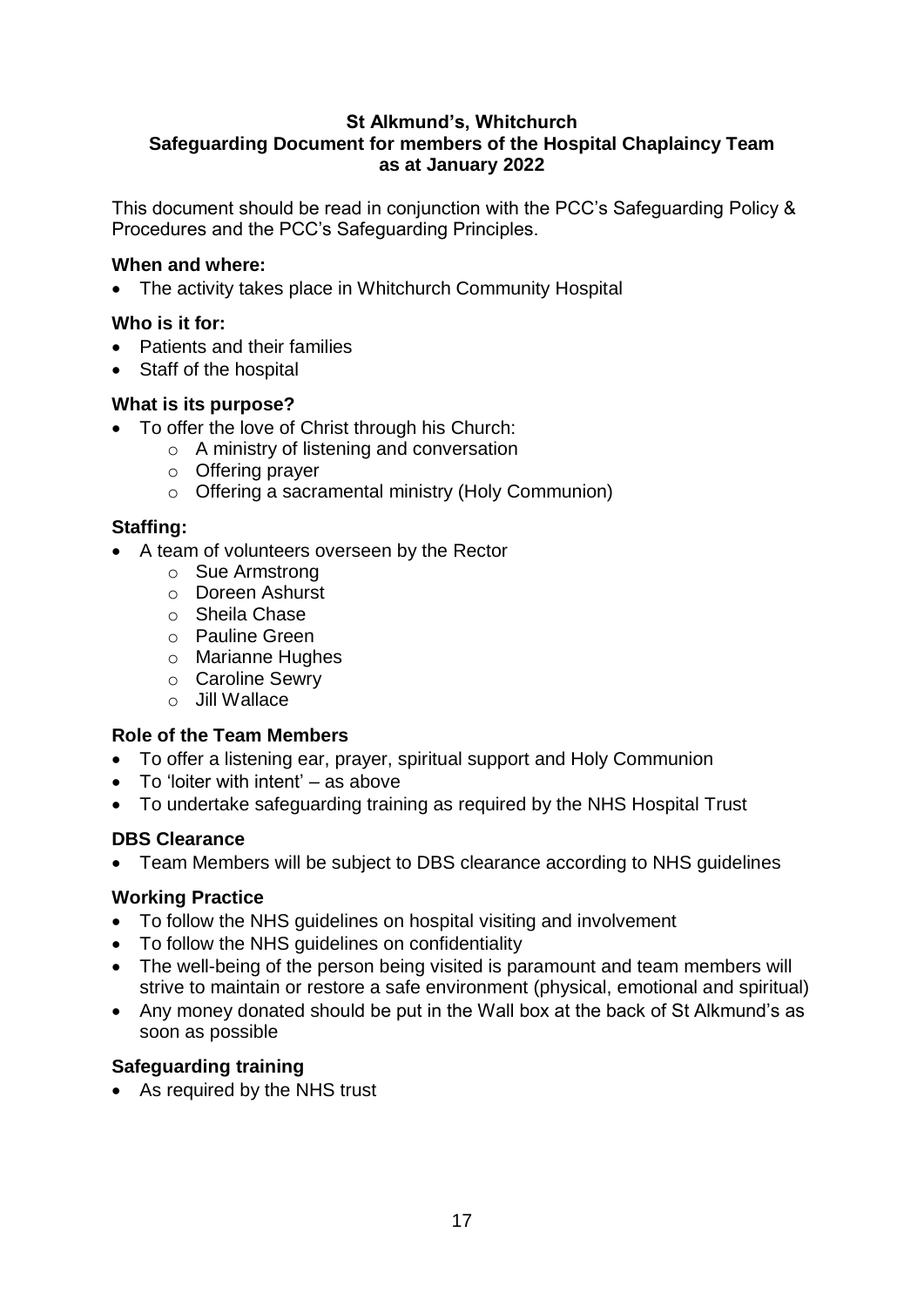#### **St Alkmund's, Whitchurch Safeguarding Document for Junior Church and Sermon Slot as at January 2022**

This document should be read in conjunction with the PCC's Safeguarding Policy & Procedures and the PCC's Safeguarding Principles.

# **When and where:**

- The activity takes place during a portion of the 10.00am Sunday Service on all but the first Sunday of each month and some school holiday Sundays
- The activity usually takes place in the Church Office &/or Church Vestry; occasionally in the church grounds or Rectory Garden

# **Who is it for:**

- Junior Church is for those aged 3 to 11yo
- Sermon Slot is for those aged 11 to 16 yo (or 18 if the individual wants to attend)
- Parents may also bring in children under 3yo but one parent may then be expected to stay with that child / those children
- Any child under 8yo must have a parent or nominated adult in church for the service

# **What is its purpose?**

- Age appropriate Christian nurture through
	- o Games
	- o Craft activities
	- o Discussion

# **Staffing:**

 Each session has one leader and one assistant (numbers are rarely more than 4 children in the 3 to 11yo range and 3 in the 11 to 18yo range)

#### **Leaders:** *(each leads once or twice a month)*

- Mrs Wendy Darter
- Mrs Meriel Edge
- Mrs Jane Rylands
- Occasionally if neither of the above is available one of the assistants with a (\*) below takes on overall leadership of a session;
- **Assistants:** *(each assists approximately once every 3 months)*
- Mrs Judy Bellingham
- Mrs Marcia Hayward (\*)
- Mrs Belinda Hutchinson-Smith
- Mrs Diana Marchand (\*)
- $\bullet$  Mr Tom Rylands  $(*)$
- Mrs Rebecca Sims
- Mrs Mel Williams (\*)
- Mrs Alex Williamson

Red – not been involved during Covid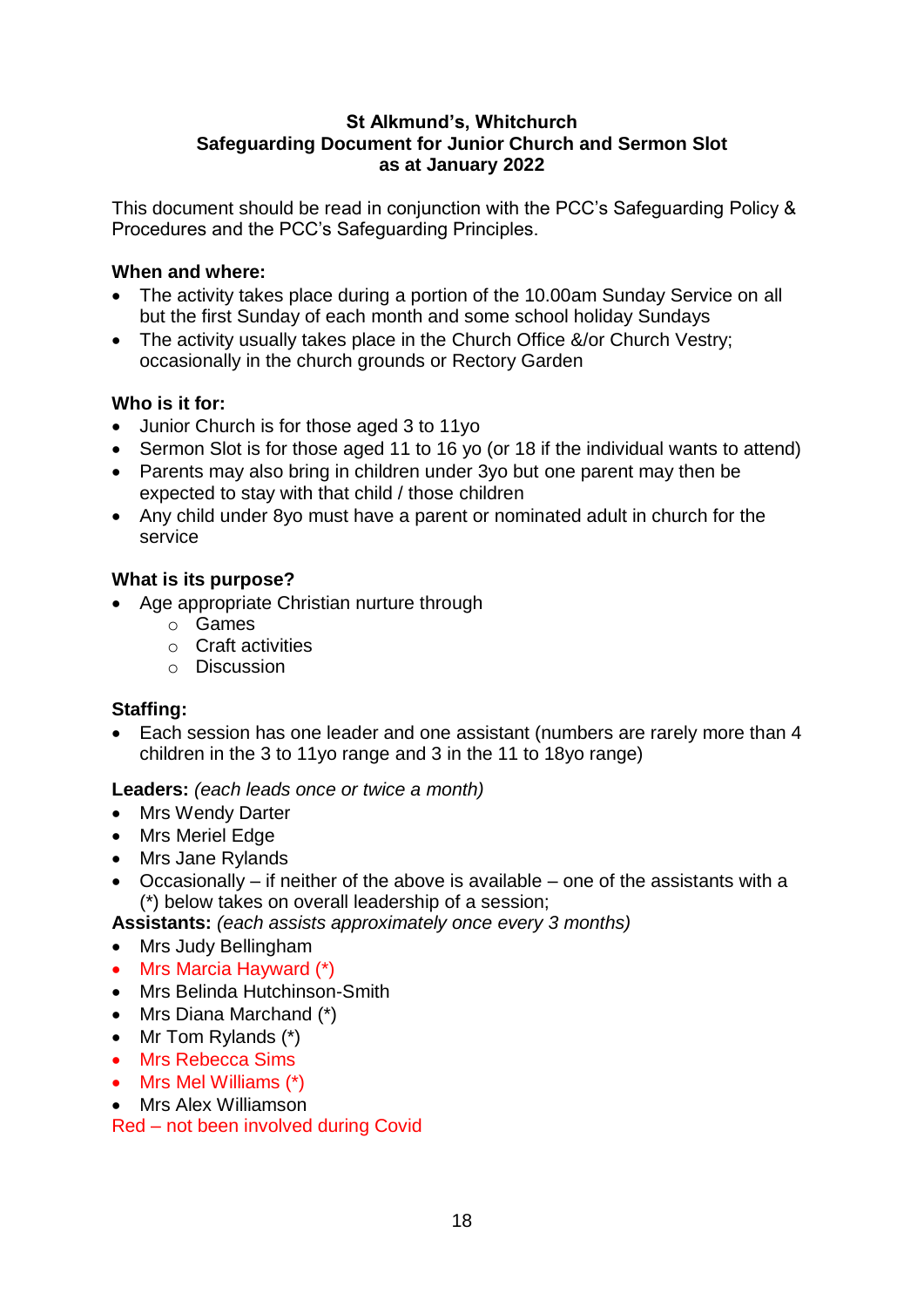# **Role of the leader**

- To act as a Christian role model for children, young people and those who assist
- To prepare for each session
- To maintain a safe environment (physical, emotional and spiritual) for all participants
- To undertake safeguarding training as required

# **Role of the assistants**

- To act as a Christian role model for children, young people and to help the leaders in their role
- To undertake safeguarding training as required

# **DBS Clearance**

- Leaders and assistants will be subject to DBS clearance according to Diocesan guidelines:
	- $\circ$  Leaders DBS required; assistants DBS not required

# **Working Practice**

- Two adults are needed on each occasion
- On some occasions, Junior Church meets in the Vestry with both leaders until Sermon Slot youngsters arrive; then the assistant stays with the Junior Church children to complete the activity whilst the leader takes the Sermon Slot youngsters up to the Office. When this happens, the door from the vestry into the main church is always open and the CWs / deputies have a sight line into the Vestry
- If a child aged under 8yo needs to return to his/her parent in church, s/he should be observed by someone with DBS clearance
- $\bullet$  If a child under 8yo needs the toilet s/he should be returned to his/her parent or nominated adult in church, observed by someone with DBS clearance so that parental / carer accompaniment can be given; alternatively a Junior Church Leader may accompany the child, in which case another adult (usually a CW / deputy) also accompanies the child – both adults in sight of each other in or just outside the toilet cubicle
- CWs or Deputy CWs ensure that no adult (other than a parent / carer) enters the kitchen / toilet area whilst a ' parentally unaccompanied' under 18yo is using the toilet during the service

# **Safeguarding training**

Diocesan recommendations:

# **Basic awareness & Foundation On-line Training**

- Accessible to all
- Sufficient for all lay volunteers and leaders, except for those holding the Bishop's Licence

Team leaders and members will be required to undertake this training.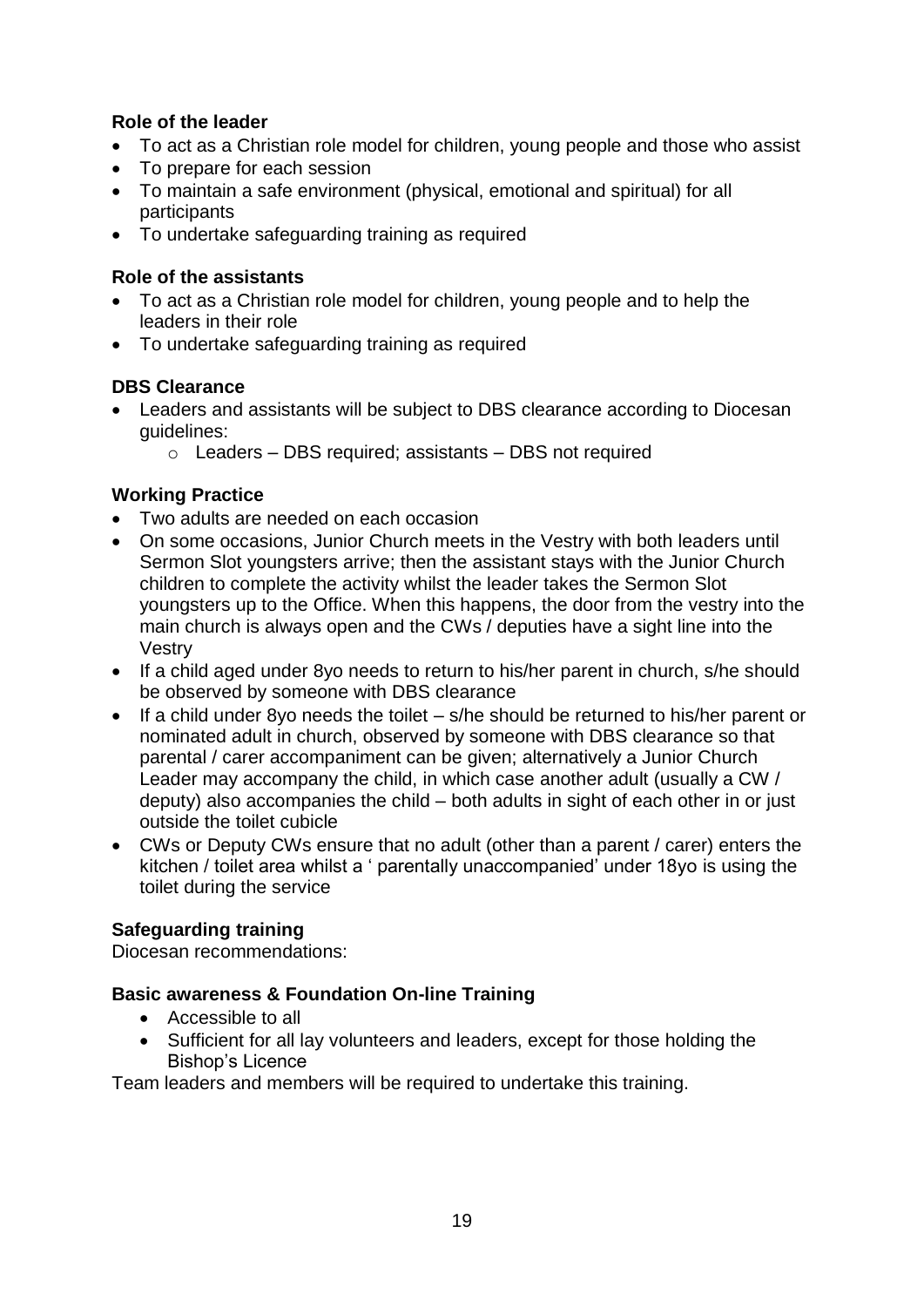# **St. Alkmund's Whitchurch Safeguarding document for Messy Church as at January 2022**

This document should be read in conjunction with the PCC's Safeguarding Policy & Procedures and the PCC's Safeguarding Principles.

# **Currently not active**

#### **When and where:**

- Messy Church takes place in Bargates Hall once every two months, on Sunday afternoons from 3.p.m. to 4.30 p.m. Occasionally the group uses the church grounds or Rectory garden. Sessions are usually on the  $4<sup>th</sup>$  Sunday of the month, except for times when that date would fall during school holidays. Sessions would then take place on the  $2^{nd}$  Sunday of the month.
- Also on Zoom during Covid-19

# **Who is it for:**

- Messy Church is designed for people of all ages, and all stages of their faith journey, though it is primarily designed for families and those who do not already belong to a church.
- Any children who attend must have a parent or other nominated adult attending with them

#### **What is its purpose:**

 To introduce people to Jesus through games and (messy) craft activities, songs, Bible stories and prayers. The hope is that those who participate will come to faith or deepen in their Christian faith. Each session concludes with a time of sitting down together sharing food and drink to help friendships to form and deepen.

#### **Staffing:**

 A team of six people share the preparation for, and leadership of, the sessions

Leaders

- Mrs Meriel Edge
- Mrs Jane Rylands

**Assistants** 

- Mrs Judy Bellingham
- Mrs Marcia Hayward
- Mrs Diana Marchand

#### **Role of the team:**

- To act as a Christian role model for all who attend
- To prepare for each session and share out the various elements
- To work with Jo Lavin in producing leaflets for church and for attendees
- To maintain a safe environment (physical, emotional and spiritual) for all who attend
- To undertake safeguarding training as required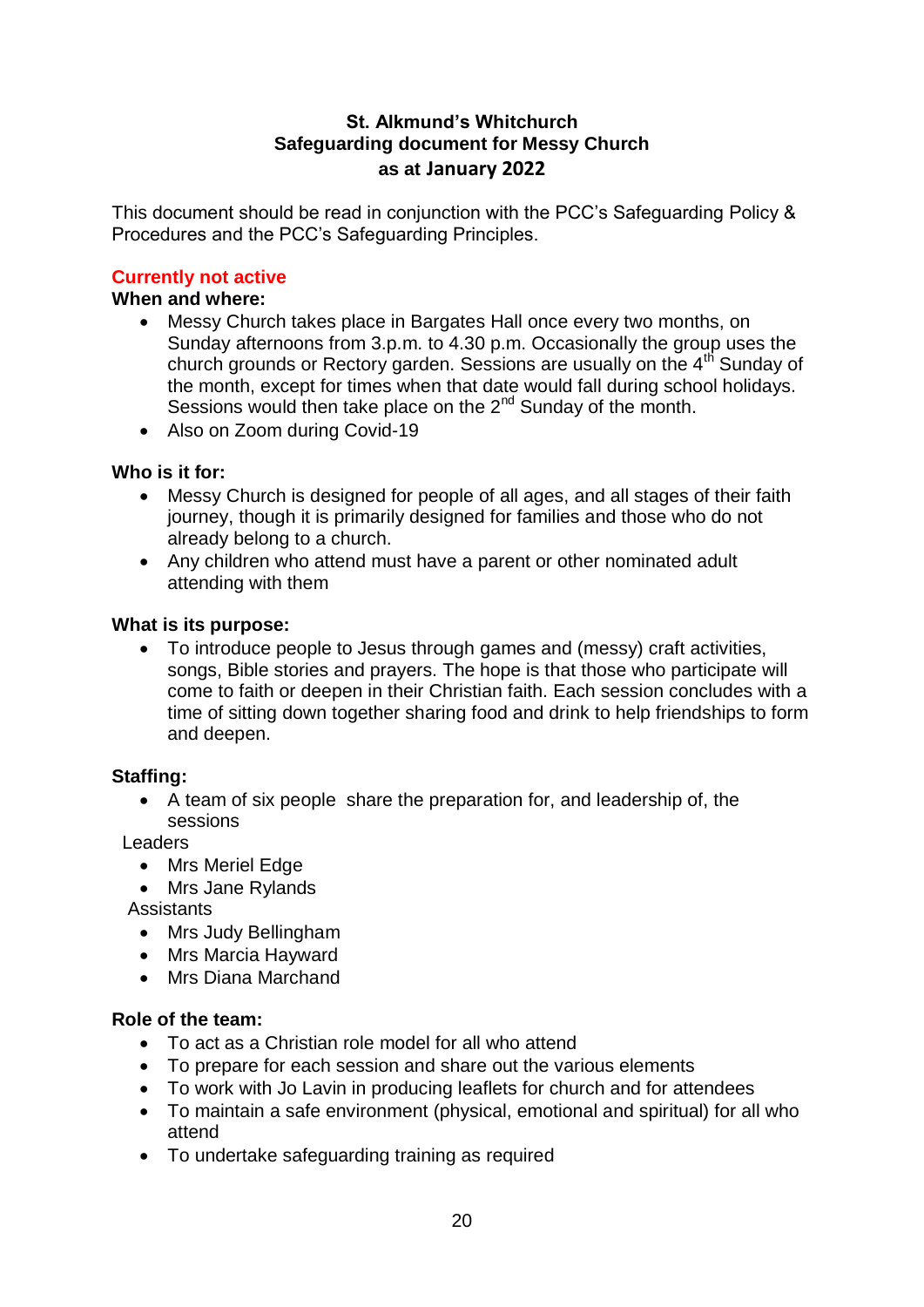Diana Marchand chairs preparation meetings and circulates minutes following each meeting.

# **DBS Clearance:**

- Leaders and assistants will be subject to DBS clearance according to Diocesan guidelines.
	- o Leaders DBS required; assistants DBS not required

#### **Working practice:**

- At least one leader and two assistants will be present on each occasion
- Activities take place mostly in the main hall, with the other hall used for the time of sharing food and drink. As children are accompanied by an adult, there will never be an occasion when a child is on (his) her own with a leader.

# **Safeguarding training**

Diocesan recommendations:

# **Basic awareness & Foundation On-line Training**

- Accessible to all
- Sufficient for all lay volunteers and leaders, except for those holding the Bishop's Licence

Team leaders & members will be required to undertake this training.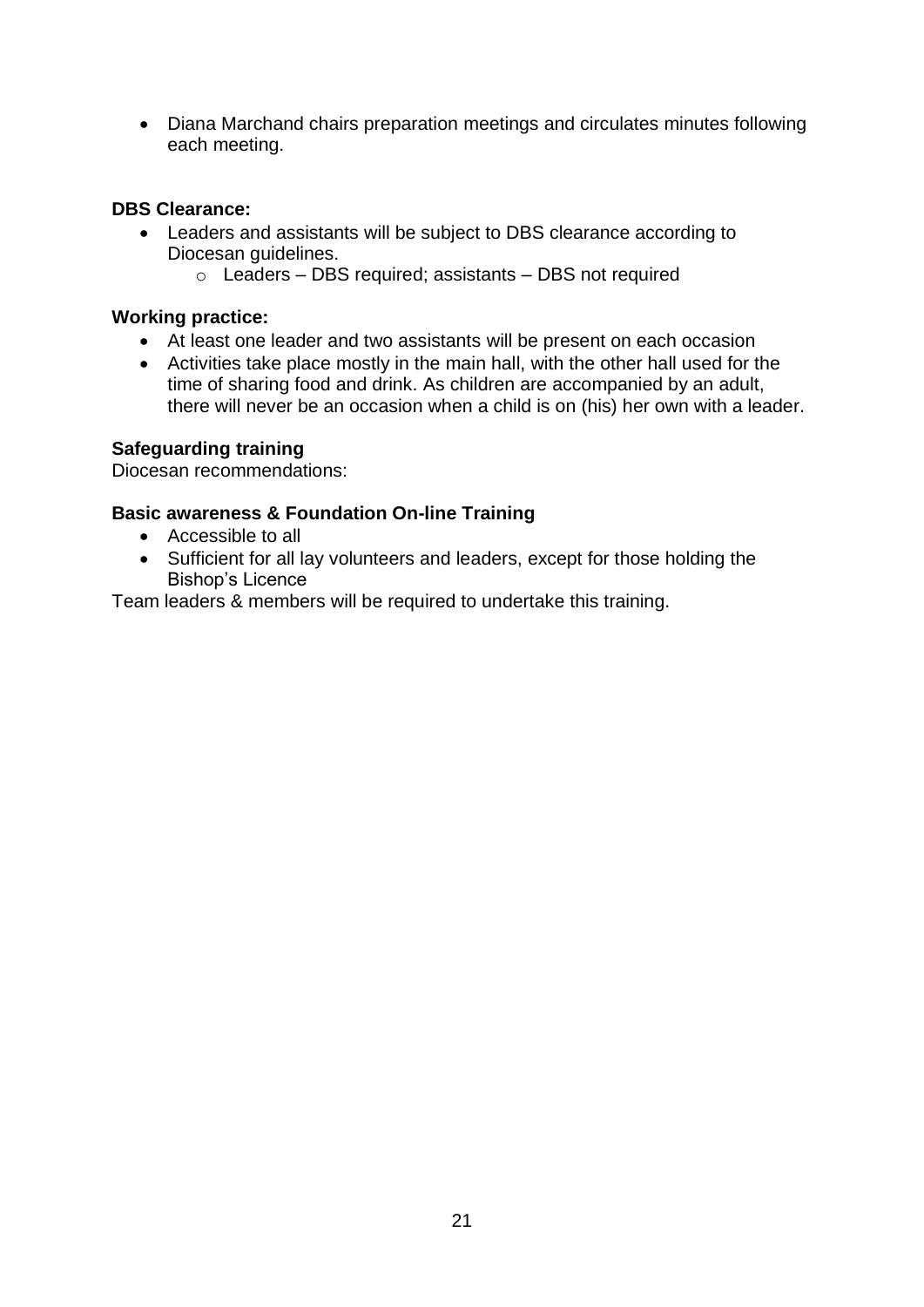### **St Alkmund's, Whitchurch Safeguarding Document for Pastoral Visitors as at January 2022**

This document should be read in conjunction with the PCC's Safeguarding Policy & Procedures and the PCC's Safeguarding Principles.

#### **When and where:**

• The activity takes place in the homes (or rooms in a Residential / Nursing Home) of those who have requested a visit

#### **Who is it for:**

• Those who request such a visit

#### **What is its purpose?**

To offer the love of Christ through his Church in practical service

#### **Staffing:**

- A team of volunteers overseen by the Rector
	- o Audrey Baguley
	- o Sheila Chase
	- o Wendy Darter
	- o David Fisher
	- o Pauline Green
	- o Marcia Haywood
	- o Janet Ivens
	- o Margaret Marshall
	- o Rebecca Sims
	- o Pauline Stokes
	- o Jill Wallace
	- o Vic Woodhouse

#### **Role of the Team Members**

- To respond to requests to visit parishioners on behalf of St Alkmund's Church, to provide company and to help in practical ways
- To undertake safeguarding training as required

#### **DBS Clearance**

- Team Members will be subject to DBS clearance according to Diocesan guidelines:
	- o All require a DBS

- Needs of, or requests from, those visited will vary but include
	- o Company and conversation
	- o Prayer
	- o Shopping (see next page for guidelines)
	- o Transport
	- $\circ$  Personal care but only in an emergency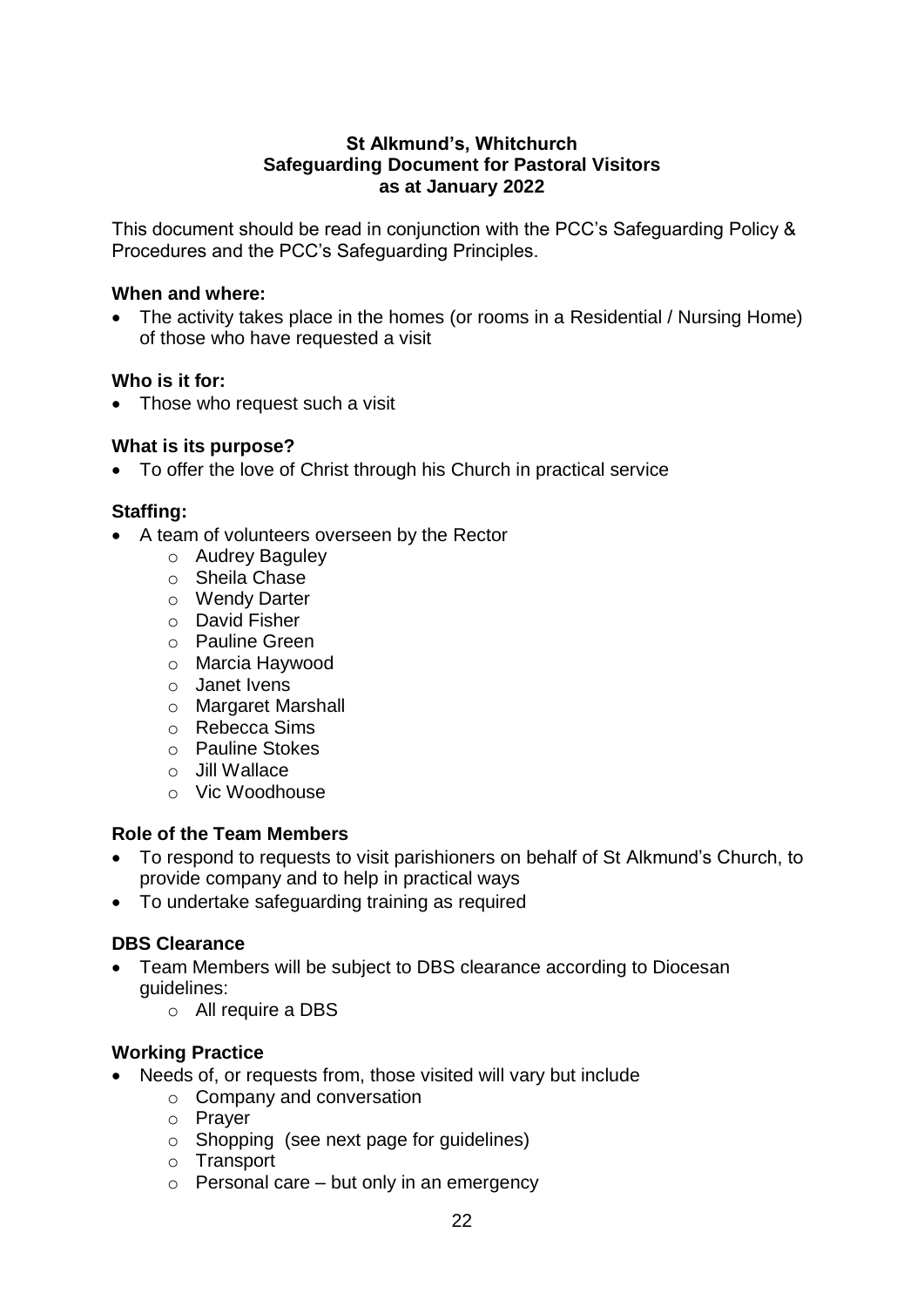- The well-being of the person being visited is paramount and team members will strive to maintain or restore a safe environment (physical, emotional and spiritual)
- Any money donated should be put in the Wall box at the back of St Alkmund's as soon as possible

# **Arrangements for shopping – adopted during Covid-19 but to be followed anyway:**

- 1) The shoppee (Mrs X) would not hand their own card over to the shopper (church volunteer. This could become a 'habit' that an unscrupulous person (not any of our church volunteers!) could exploit.
- 2) If Mrs X wants to pay by card rather than by cheque or cash we would then follow this process:
- 3) The 'shopper' (church volunteer) would make payment at the shop using his/her own bank card - as cards are the preferred method for the shops, keeping a record of the receipt.
- 4) The shopper would then call or text Mel Williams (PCC Treasurer on 01948 661286 or 07720 451874) to say who they had shopped for and how much the receipt was for and then arrange to deliver the shopping – at the same time asking the shoppee (Mrs X) to ring Mel with her bank card to hand.
- 5) The 'shoppee' (Mrs X) would then phone Mel and Mel would take payment from her card over the phone to St Alkmund's account. If Mrs X does not call, Mel will ask the shopper to remind them - to avoid Mel 'cold calling' and acting like a scammer!
- 6) Mel will then make a bank payment by electronic transfer to the shopper's bank account (church volunteers would need to give Mel their bank details – sort code and account number; this means that Mel can pay them but not that she can take any money from their account!!)

#### **This has the advantages of:**

- further social distancing if we're not delivering correspondence by hand, we shouldn't' really be handling envelopes, cash/ cheques *etc* unless there's really no other option
- avoiding having to deal with exact change on the doorstep which could be timeconsuming and inevitable that close contact cannot be avoided;
- volunteers not receiving cheques that may then necessitate visits to the bank also costing time and risks;
- it gives the shoppee (Mrs X) another reason to talk to someone from the 'outside' (Mel)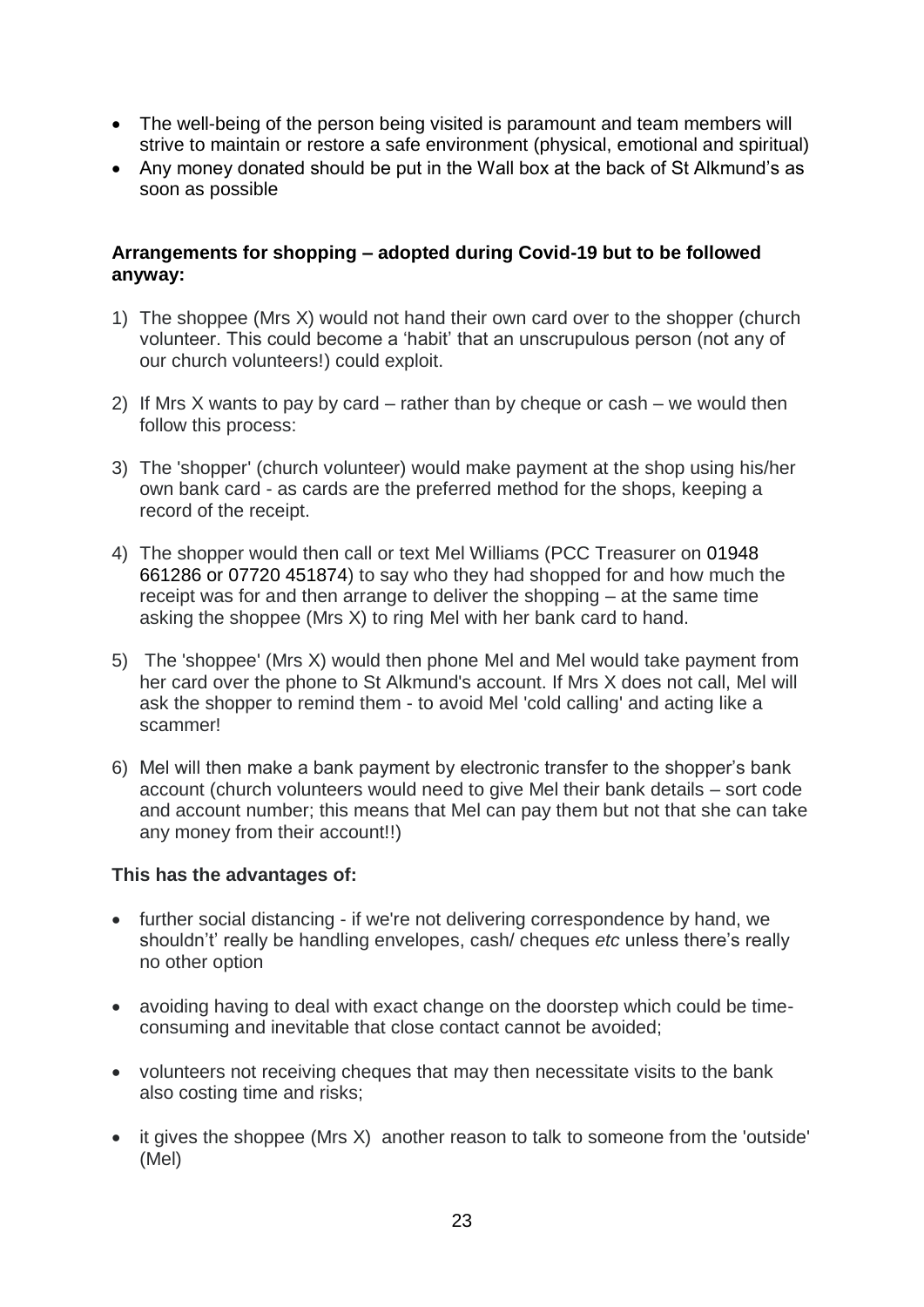Diocesan recommendations:

# **Basic awareness & Foundation On-line Training**

- Accessible to all
- Sufficient for all lay volunteers and leaders, except for those holding the Bishop's Licence

Team members will be required to undertake this training.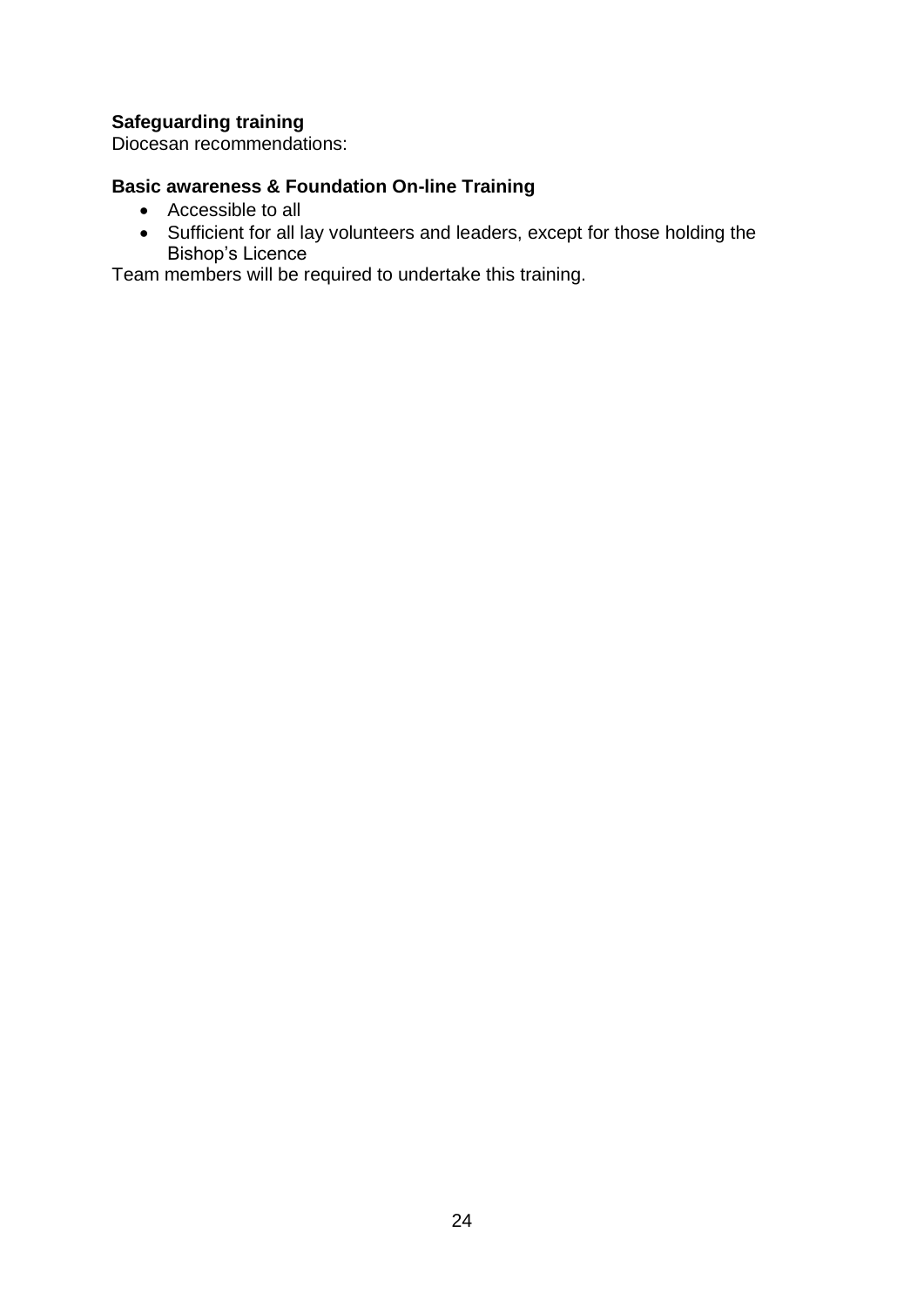# **St Alkmund's, Whitchurch Safeguarding Document for Prayer for Healing Group as at January 2022**

This document should be read in conjunction with the PCC's Safeguarding Policy & Procedures and the PCC's Safeguarding Principles.

# **When and where:**

- The activity takes place once a month during the 10.00am service on a Sunday morning
- The activity takes place in the Lady Chapel of St Alkmund's Church

# **Who is it for:**

• Those who choose to go to the Lady Chapel for prayer for healing with the additional possibility of the laying on of hands

# **What is its purpose?**

To offer the healing ministry of Christ through his Church

# **Staffing:**

- A rota of Team Members
	- Judy Bellingham
	- Celia Churchill
	- Pauline Green
	- Janet Ivens
	- Jane Tomkinson
	- Jill Wallace
	- Vic Woodhouse

# **Role of the Team Members**

- To prepare for each session
- To maintain a safe environment (physical, emotional and spiritual) for all participants
- To undertake safeguarding training as required

# **DBS Clearance**

- Team Members will be subject to DBS clearance according to Diocesan guidelines:
	- o DBS not required

- Each occasion will be staffed by two team members who are involved in the prayer and, if requested, the laying on of hands
- If only one member of the team is available on any occasion, a trusted member of the congregation, agreed with the clergy on duty, will be asked to join this team member; if no members of the team are available, the ministry will not be offered.
- One other person (member of this team or another congregation member) acts as 'sidesperson' for this ministry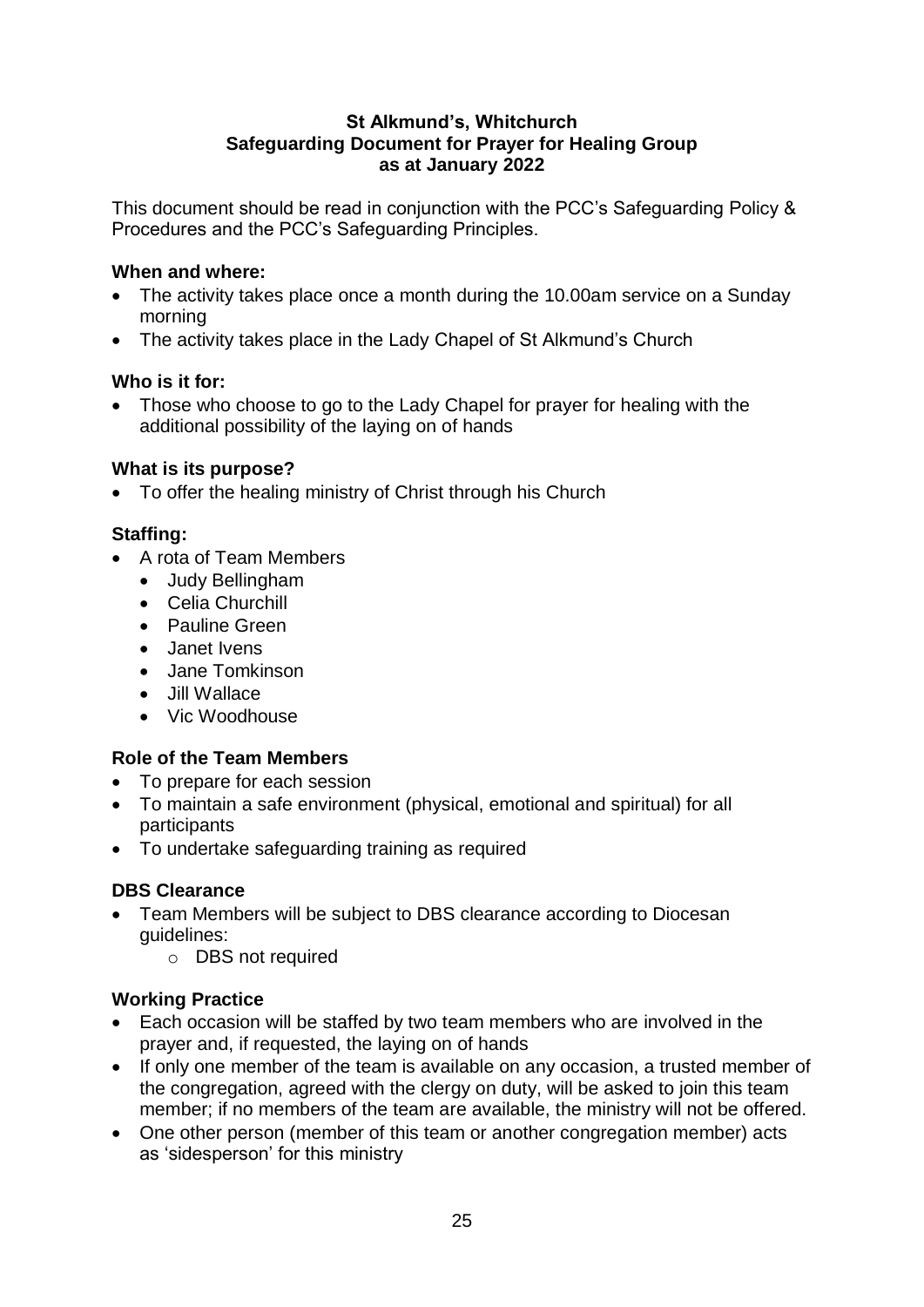- Each person who comes for prayer should be asked if s/he is happy for the team members to lay hands on their shoulders or head before this is done; if the person does not want this – prayer will be offered with no physical contact
- Team members will not follow up in terms of visiting at home unless the person requests this *and* the team member concerned is part of St Alkmund's pastoral team
- Any money donated should be put on the Collection plate for that service *via* the Churchwardens or Deputy Churchwardens or put in the Wall box immediately

Diocesan recommendations: **Basic awareness & Foundation On-line Training** 

- Accessible to all
- Sufficient for all lay volunteers and leaders, except for those holding the Bishop's Licence

Team members will be required to undertake this training.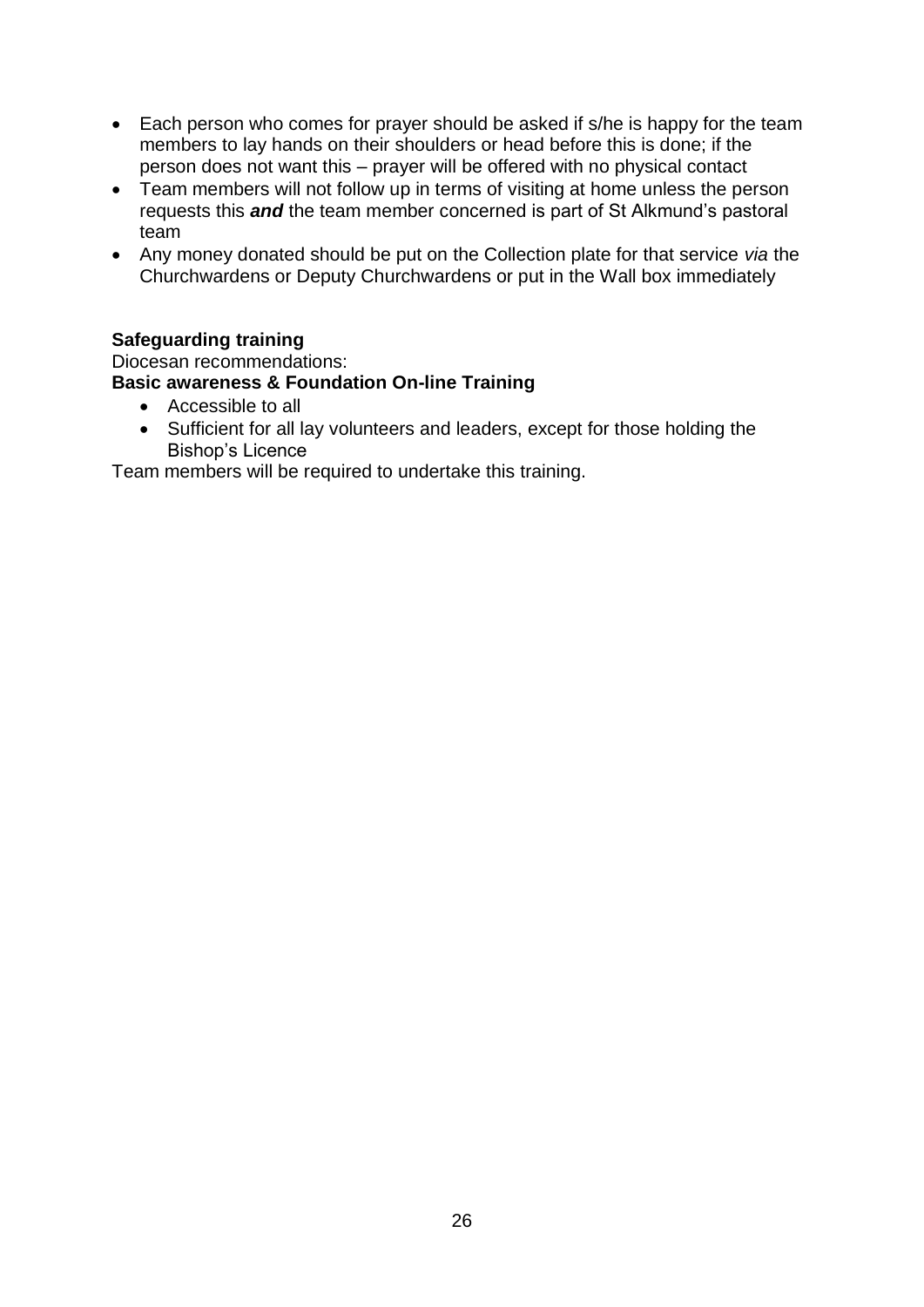### **St Alkmund's, Whitchurch Safeguarding Document for School Visits (including WJS Experience Sessions) and School Services and associated rehearsals as at January 2022**

This document should be read in conjunction with the PCC's Safeguarding Policy & Procedures and the PCC's Safeguarding Principles.

### **When and where:**

- In St Alkmund's Church building
	- o School visits may happen at any time of year by mutual arrangement
	- o School Services tend to take place towards the end of each school term
	- o Each class from WJA comes to an Experience Session once a year

# **Who is it for:**

• Pupils from any school / academy by prior arrangement; usually those based in Whitchurch: Infant, Junior, SJT and White House

# **What is the purpose?**

Generally: Christian nurture &/or Christian Worship &/or Religious Education

# **Staffing and Working Practice:**

- The School / Academy from whom the pupils come are responsible for all safeguarding issues during any such session
- Volunteers or clergy from the church will welcome, provide input, and explain or be on hand for any emergency evacuation eventuality
- Church volunteers will not be involved with any personal care (including toileting) for the pupils
- Church volunteers will work with pupils in the main public spaces of the church building and thus no-one who might not be DBS checked will be alone with children

#### **DBS Clearance**

• Clergy have DBS clearance; other volunteers will not need DBS clearance according to Diocesan guidelines:

# **Safeguarding training**

Diocesan recommendations:

# **Basic awareness & Foundation On-line Training**

- Accessible to all
- Sufficient for all lay volunteers and leaders, except for those holding the Bishop's Licence

Thus the Church volunteers will be encouraged to complete this course.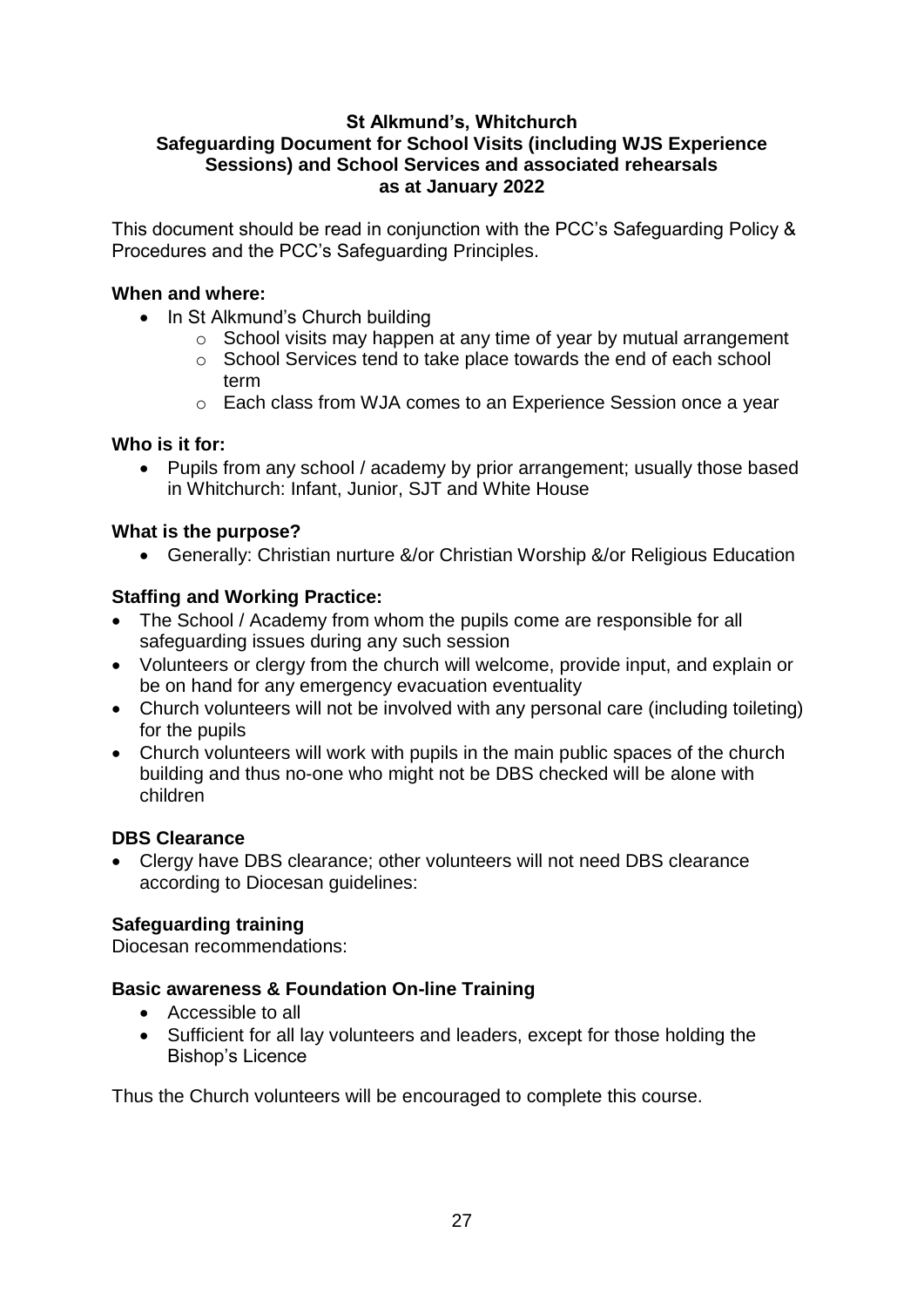#### **St Alkmund's, Whitchurch Safeguarding Document for Time Together as at January 2022**

This document should be read in conjunction with the PCC's Safeguarding Policy & Procedures and the PCC's Safeguarding Principles.

# **When and where:**

- The activity takes place twice a month on Wednesday afternoons, between 2.00 and 4.00pm
- The activity takes place in Bargates Hall (or by Zoom during Covid-19)

# **Who is it for:**

• Those with Memory Loss &/or Dementia together with their family member or their carer

# **What is its purpose?**

- Support and a Listening Ear for Family and Carers
- Support and Stimulation for those with Memory Loss or Dementia social, mental, emotional and spiritual care – in a warm and loving atmosphere
- Activities include:
	- $\circ$  food and drink
	- o craft activities
	- o quizzes
	- o games
	- o singing
	- o prayer

# **Staffing:**

- Leaders
- Age UK staff
- Team of Assistant Volunteers

#### **Leaders:**

- Revd Judy Hunt
- Judy Bellingham
- Wendy Darter
- Pauline Green

# **Age UK staff**

• Emma Wilde

# **Those offering transport**

• Pauline Green

# **Assistants**

- Avril Bradfield
- Wendy Darter
- Hilda Francis-Roberts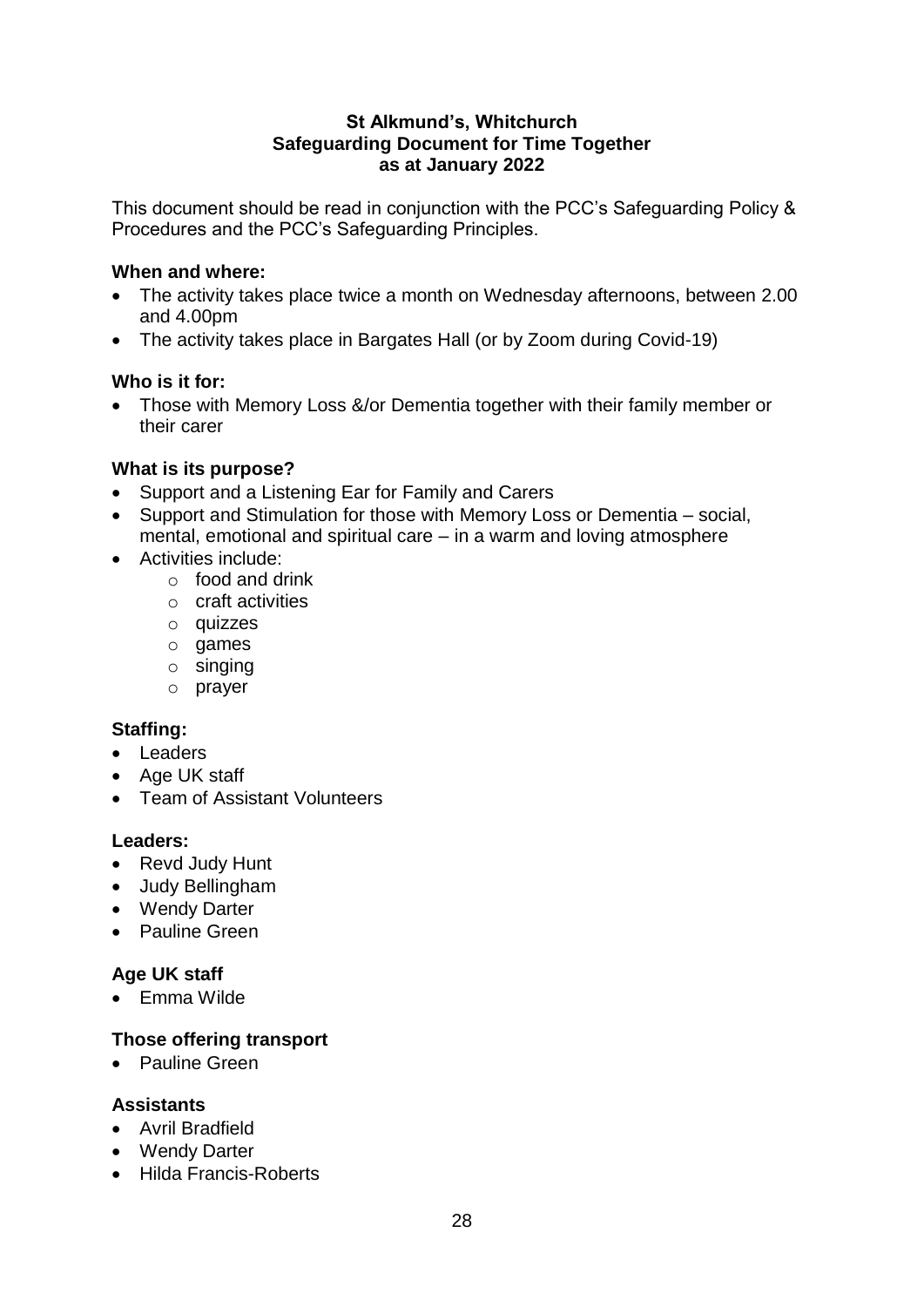- Joan Gresty
- Carol Groom
- Paul Holland
- Marianne Hughes
- Janet Ivens
- Diana Marchand
- Margaret Marshall
- Chris Ridgway
- Pauline Stokes
- Sylvia Walker

# **Role of the leaders**

- To prepare for each session
- To maintain a safe environment (physical, emotional and spiritual) for all participants
- To undertake safeguarding training as required

# **Role of the assistants**

To co-operate with the leaders in all the above

# **DBS Clearance**

- Leaders and assistants will be subject to DBS clearance according to Diocesan guidelines:
	- o Leaders and those offering transport: require DBS
	- o Assistants do not require DBS

# **Working Practice**

- Any vulnerable adult must be accompanied by a family member, official carer or someone nominated by the person's family and any personal care needed by the vulnerable adult should be administered by this person
- Any person with memory loss /dementia arriving on their own should have a named person from the team looking after them; this could be by prior arrangement with the family concerned but should be someone with DBS clearance
- Any team member offering transport should have DBS clearance and follow the PCC's Safeguarding Document for that role
- Any money donated should be given to the Leader

# **Safeguarding training**

Diocesan recommendations:

#### **Basic awareness & Foundation On-line Training**

- Accessible to all
- Sufficient for all lay volunteers and leaders, except for those holding the Bishop's Licence

Team leaders and members will be required to undertake this training.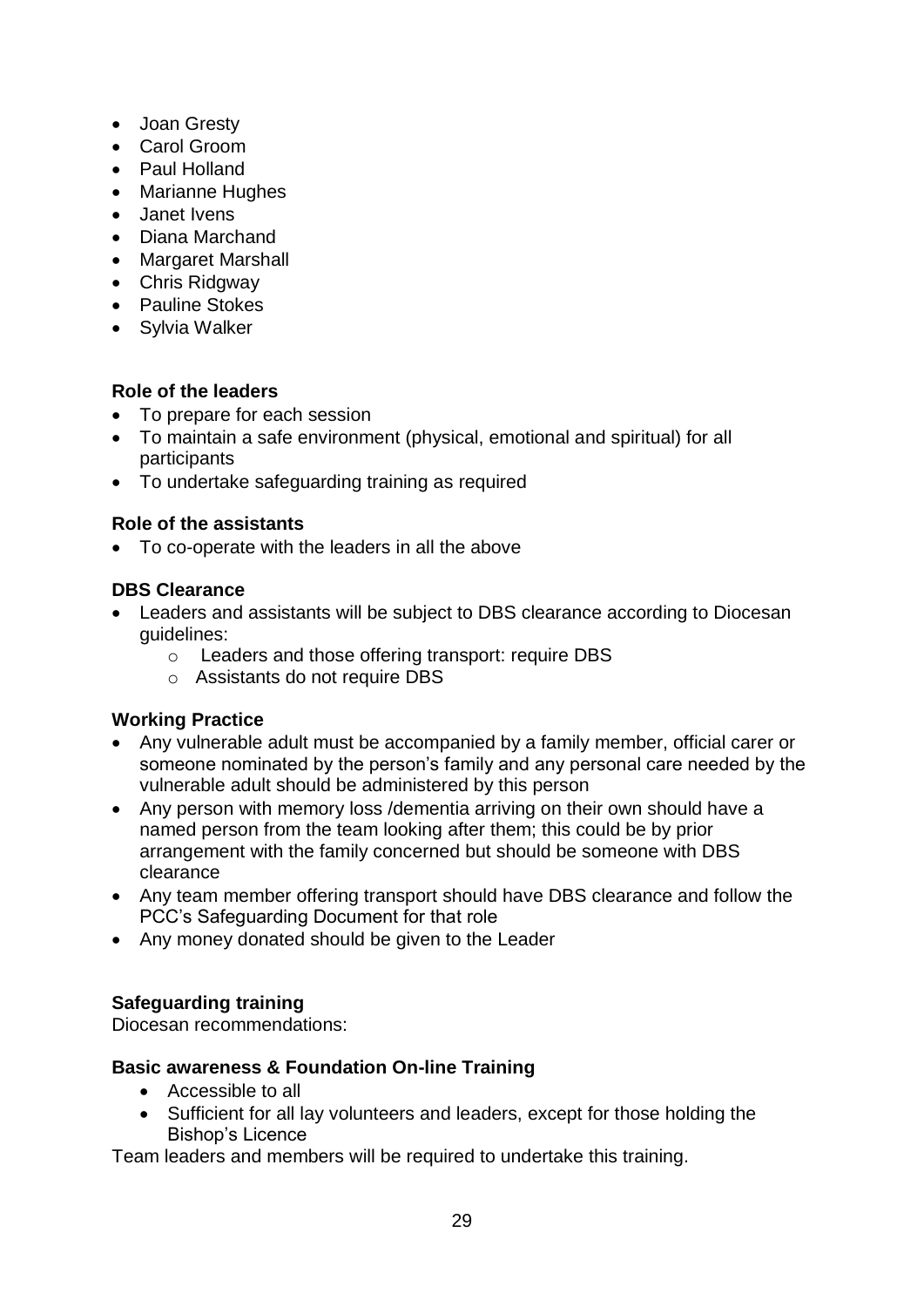# **St Alkmund's, Whitchurch Safeguarding Document for those providing transport as at January 2022**

This document should be read in conjunction with the PCC's Safeguarding Policy & Procedures and the PCC's Safeguarding Principles.

#### **When and where:**

• The activity takes place from the homes (or rooms in a Residential / Nursing Home) to the Church or Church Hall of those who have requested assistance with transport

# **Who is it for:**

• Those who request such assistance

# **What is its purpose?**

- To offer the love of Christ through his Church in practical service
- To enable people to attend church services and groups

# **Staffing:**

- A team of volunteers overseen by the Rector
	- o Sheila Chase
	- o Sue Collins
	- o Dennis Edwards
	- o Pauline Green
	- o Marianne Hughes
	- o Rebecca Sims
	- o Jill Wallace

# **Role of the Team Members**

- To respond to requests on behalf of St Alkmund's Church, to provide transport to and from church events or services
- To undertake safeguarding training as required

# **DBS Clearance**

- Team Members will be subject to DBS clearance according to Diocesan guidelines:
	- o All require DBS

- The well-being of the person being assisted is paramount and team members will strive to maintain or restore a safe environment (physical, emotional and spiritual)
- Any money donated should be put in the Wall box at the back of St Alkmund's as soon as possible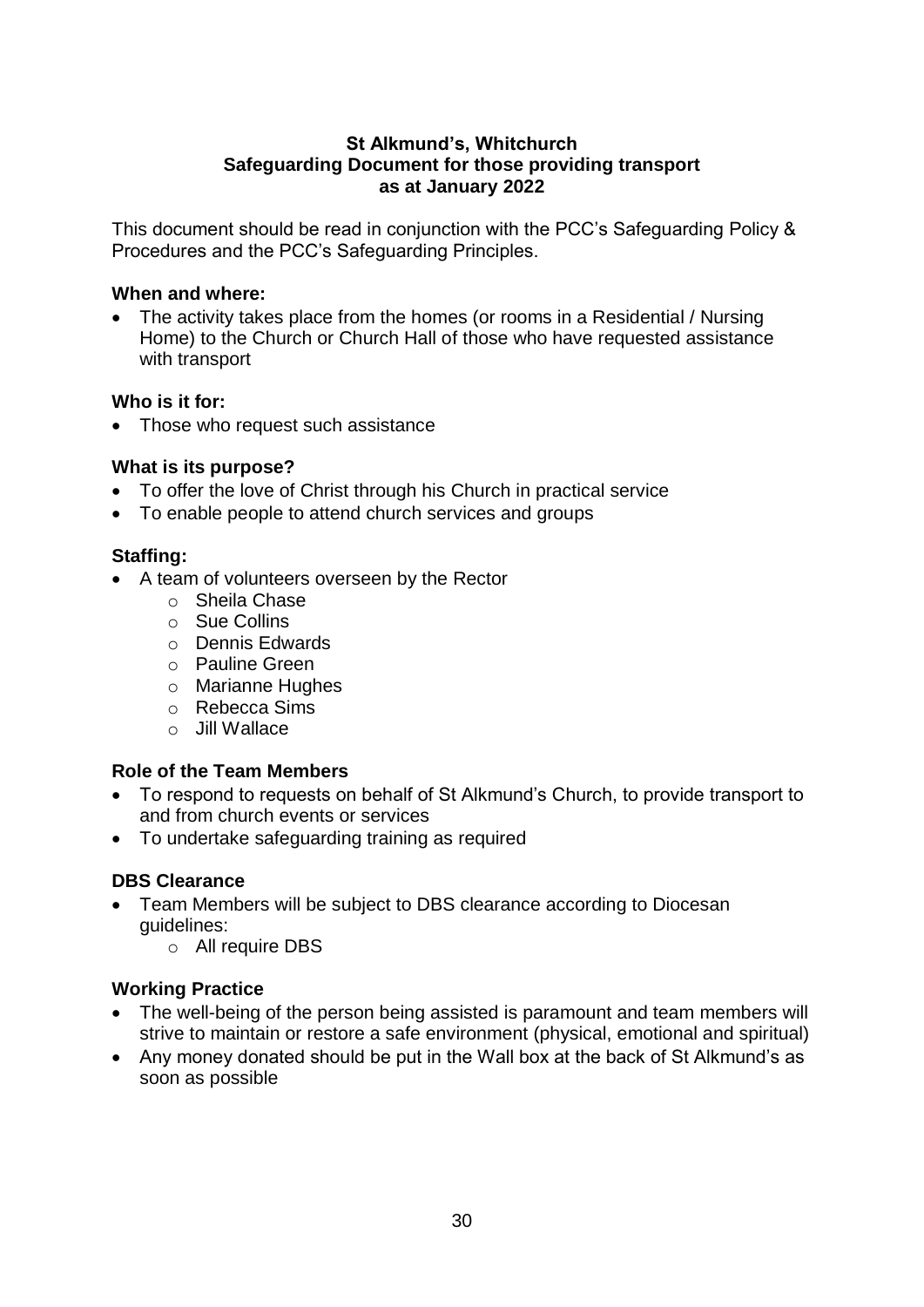Diocesan recommendations:

# **Basic awareness & Foundation On-line Training**

- Accessible to all
- Sufficient for all lay volunteers and leaders, except for those holding the Bishop's Licence

Team members will be required to undertake this training.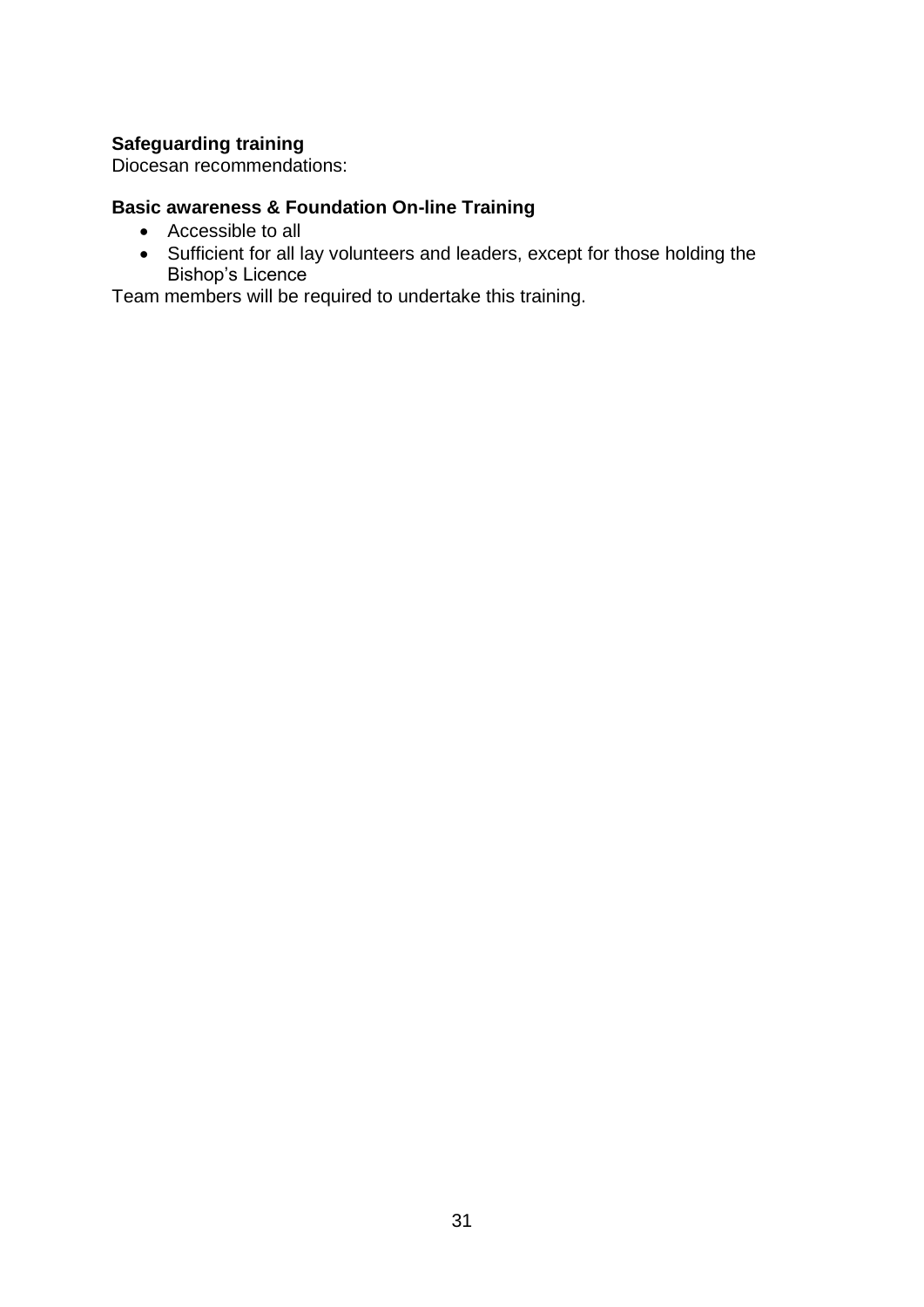# **St Alkmund's, Whitchurch Safeguarding Document for Young People's Confirmation Group as at January 2022**

This document should be read in conjunction with the PCC's Safeguarding Policy & Procedures and the PCC's Safeguarding Principles.

# **When and where:**

- The activity takes place on a weekly or fortnightly basis in the few months before a Confirmation service
- The activity may take place in the Rectory, Church Office or another venue
- The activity could take place on Zoom

# **Who is it for:**

• Those in school year 6 and above who are exploring Confirmation

# **What is its purpose?**

- Age appropriate Christian nurture and exploration through
	- o Games
	- o Craft activities
	- o Discussion

# **Staffing:**

• Each session has one leader and one assistant

#### **Leader:**

• Will be chosen for each group – likely to include clergy and readers or those who lead other church ministry with young people

#### **Assistants:**

Will be chosen for each group – likely to include those who assist in other church ministry with young people

# **Role of the leader**

- To act as a Christian role model for young people and those who assist
- To prepare for each session
- To maintain a safe environment (physical, emotional and spiritual) for all participants
- To undertake safeguarding training as required

#### **Role of the assistants**

- To act as a Christian role model for children, young people and to help the leader in his/her role
- To undertake safeguarding training as required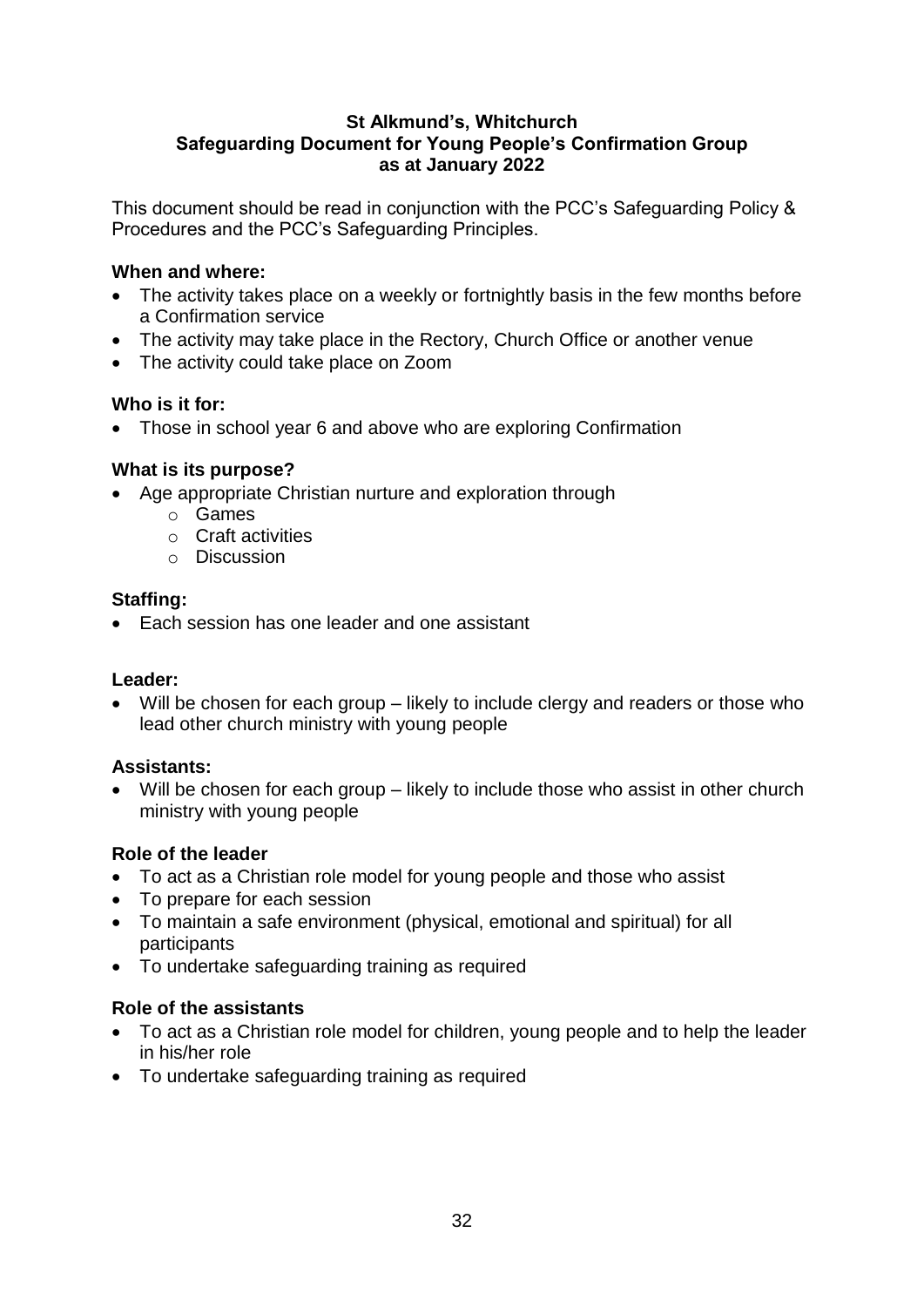# **DBS Clearance**

- Leaders and assistants will be subject to DBS clearance according to Diocesan guidelines:
	- o Leaders require DBS clearance
	- o Assistants do not require DBS

# **Working Practice**

• Two adults are needed on each occasion

# **Safeguarding training**

Diocesan recommendations:

#### **Basic awareness & Foundation On-line Training**

- Accessible to all
- Sufficient for all lay volunteers and leaders, except for those holding the Bishop's Licence

Team leaders and assistants will be required to undertake this training.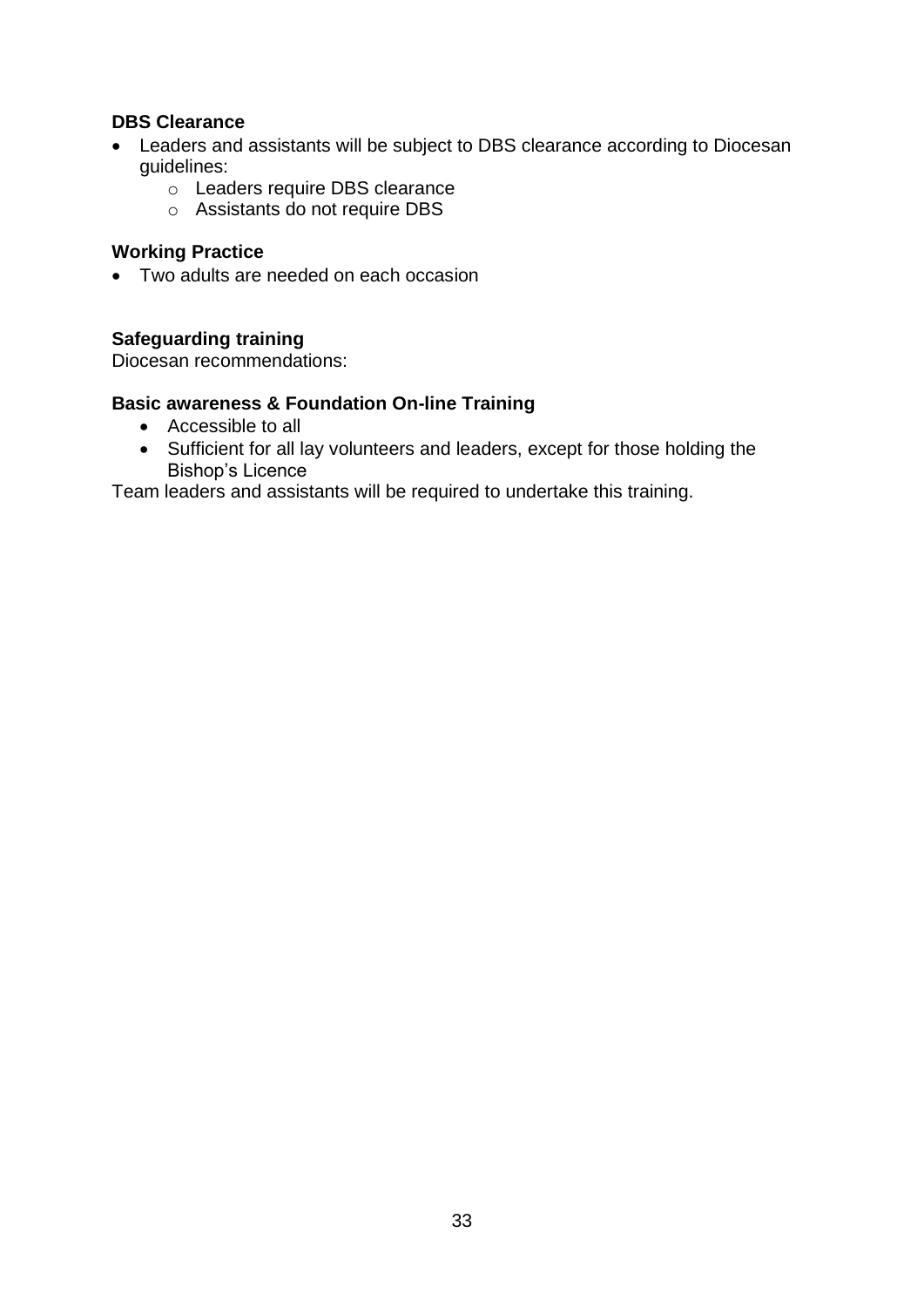### **St Alkmund's, Whitchurch Safeguarding Document for Adult Confirmation or any other Christian Nurture Group as at January 2022**

This document should be read in conjunction with the PCC's Safeguarding Policy & Procedures and the PCC's Safeguarding Principles.

#### **When and where:**

Variable physical locations or on Zoom

#### **Who is it for:**

• Those who wish to attend - adults

#### **What is its purpose?**

• Christian nurture

#### **Staffing:**

- One leader or more leaders
- Group members might fill in if need be

#### **Leader:**

• Appointed by the Rector

#### **Role of the leader**

- To prepare for each session
- To maintain a safe environment (physical, emotional and spiritual) for all participants
- To undertake safeguarding training as required

#### **DBS Clearance**

- Leaders and assistants will be subject to DBS clearance according to Diocesan guidelines:
	- o Not required

#### **Working Practice**

 Any vulnerable adult must be accompanied by a family member, official carer or someone nominated by the person's family and any personal care needed by the vulnerable adult should be administered by this person

#### **Safeguarding training**

Diocesan recommendations:

#### **Basic awareness & Foundation On-line Training**

- Accessible to all
- Sufficient for all lay volunteers and leaders, except for those holding the Bishop's Licence

Team leaders and assistants will be required to undertake this training.